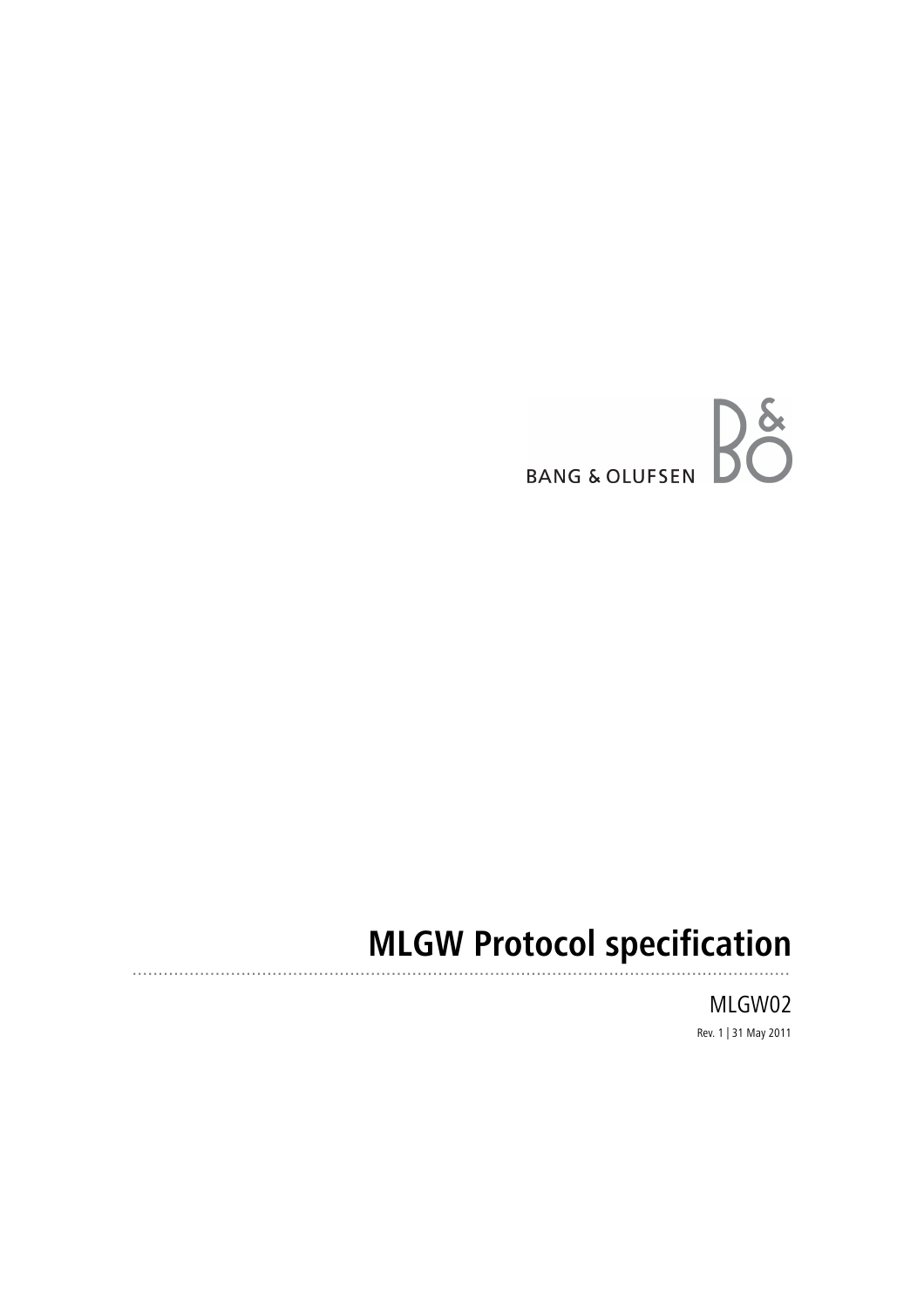

## Contents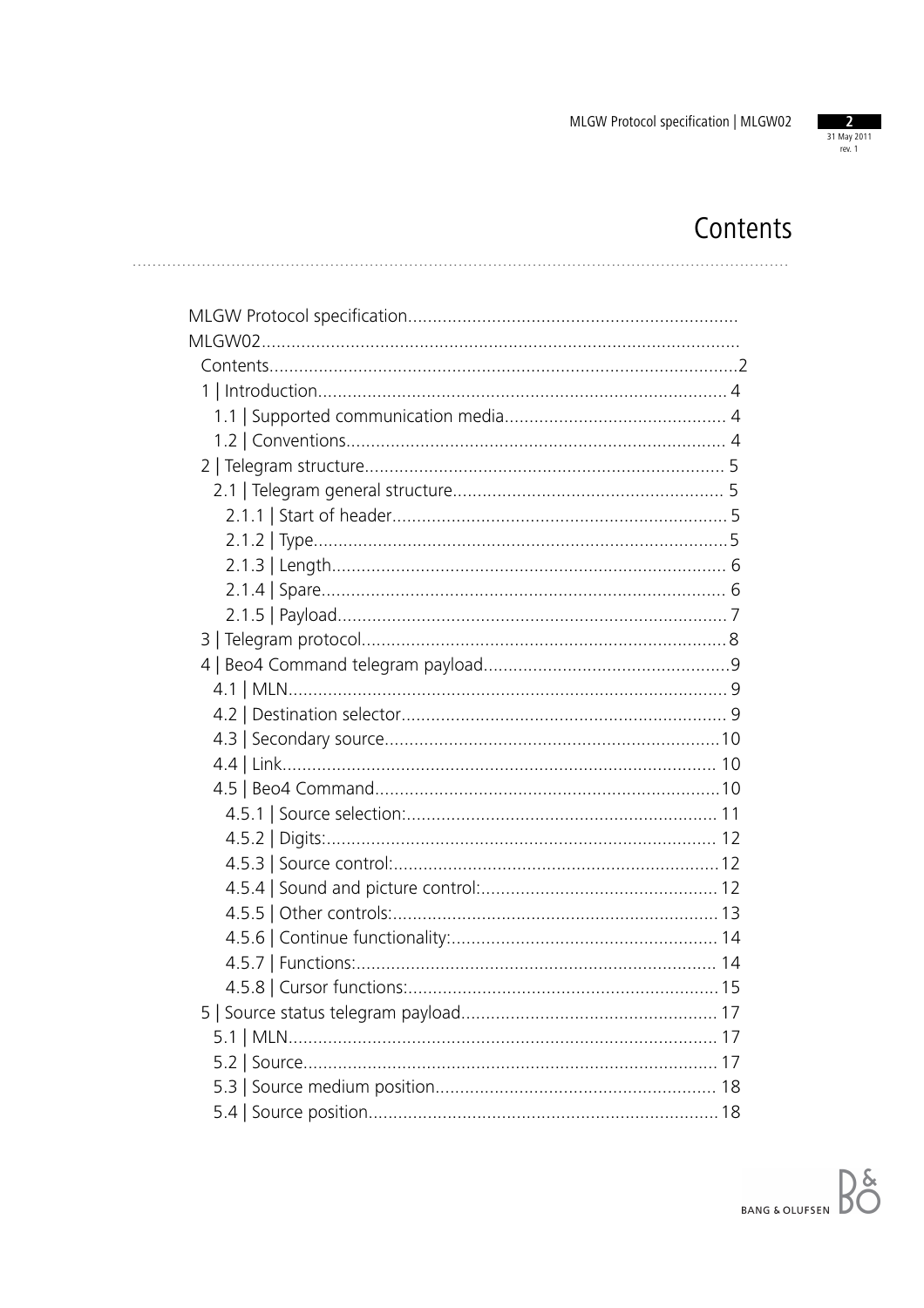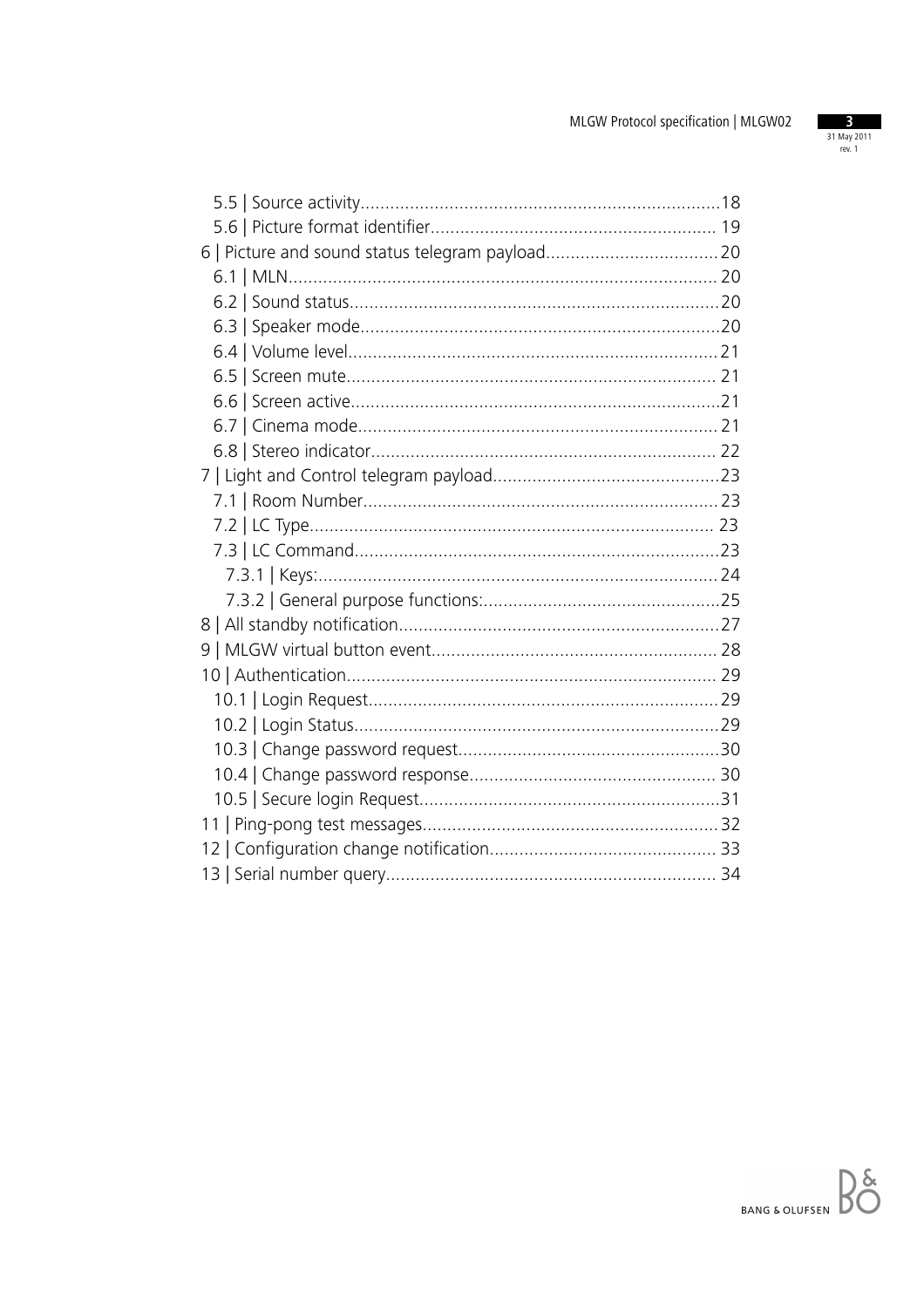31 May 2011 rev. 1

## 1 | Introduction

.....................................................................................................................................

This document specifies the general purpose protocol for communicating Beolink with a 3rd party controller.

This protocol is backwards compatible with MLGW01 RS232 protocol.

5 types of messages are conveyed by the protocol:

- ° Commands from the controller to Beolink products
- ° Commands from the controller to MLGW macro programming
- ° Status information from the products to the controller
- ° Light and Control commands received by the products are forwarded to the controller
- ° Authentication messages and configuration notifications for mobile applications

All messages are packetized in what is called a "telegram", which provides message synchronization and identification. Telegrams carry a payload with the actual information.

#### 1.1 | Supported communication media

MLGW Protocol can be carried over any transparent, character-oriented interface.

Examples are: TCP socket connection; asynchronous serial link.

#### 1.2 | Conventions

° All data in this protocol is binary-encoded.

° "Byte" or "character" are used interchangeably.

° All integer values are represented in hexadecimal notation, preceded by the standard "0x" prefix. E.g. 0x0A represents the decimal value 10.

° Large integers, which are represented with 2 bytes, are always transmitted and interpreted as most significant byte first, followed by the least significant byte. For example, the number 0x1234 is transmitted as 0x12 followed by 0x34.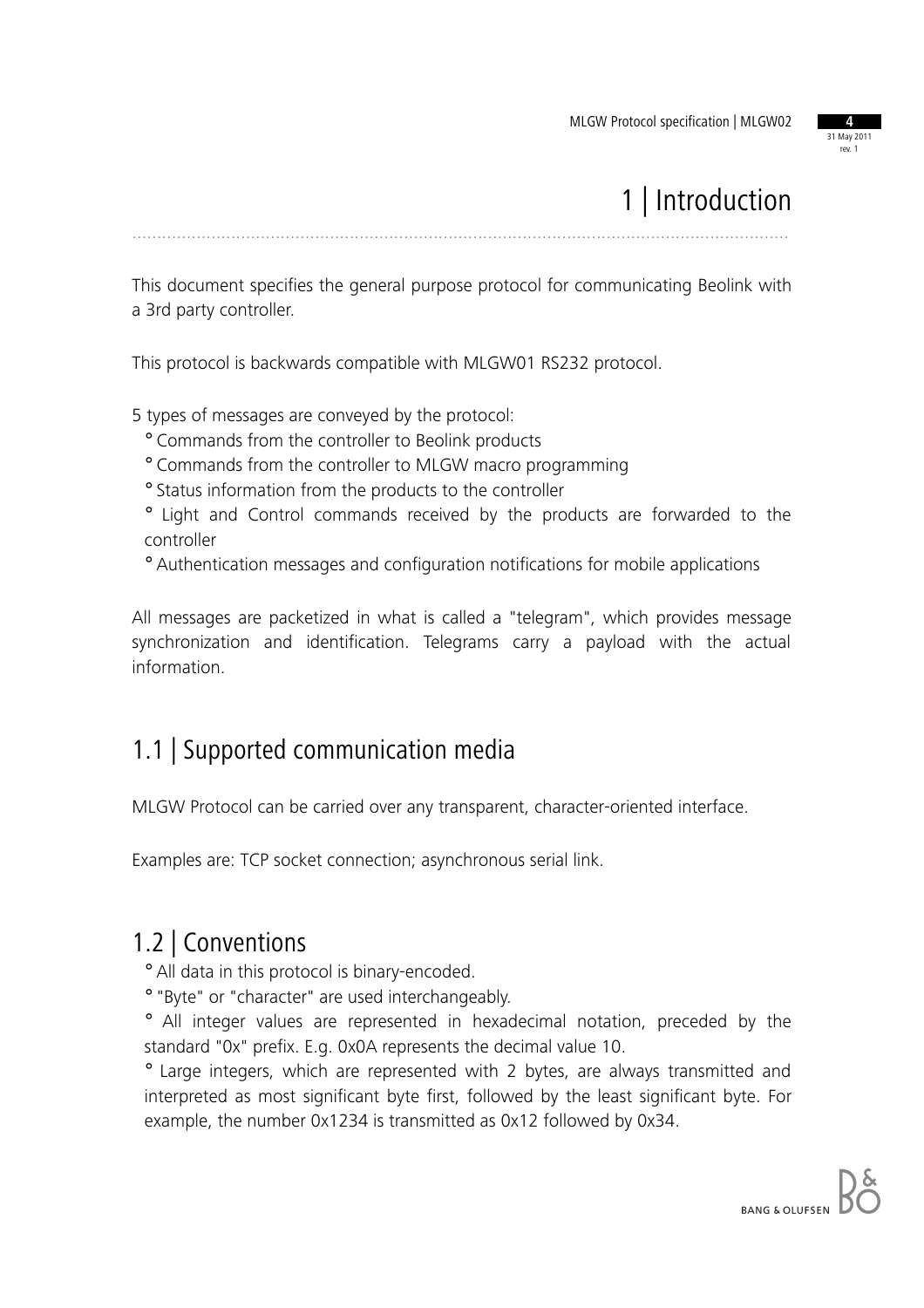

## 2 | Telegram structure

This section specifies all MLGW Protocol telegrams.

### 2.1 | Telegram general structure

All telegrams consist of a header followed by a payload.

The header provides frame synchronization, and indicates the type of information in the rest of the telegram (payload).

.....................................................................................................................................

The payload includes the actual information transmitted to, or received from, the Beolink network.

The structure of a telegram is the following:

| SOH  | <b>iype</b> | Length | Spare  | payload         |
|------|-------------|--------|--------|-----------------|
| 0x01 | byte        | , byte | I byte | variable length |

Description of header fields:

#### 2.1.1 | Start of header

This is a fixed character used for frame synchronization.

#### 2.1.2 | Type

This parameter identifies the payload type.

Payload types supported in this specifications and their coding are:

| Payload type<br>Direction<br>Value<br><b>Notes</b> |
|----------------------------------------------------|
|----------------------------------------------------|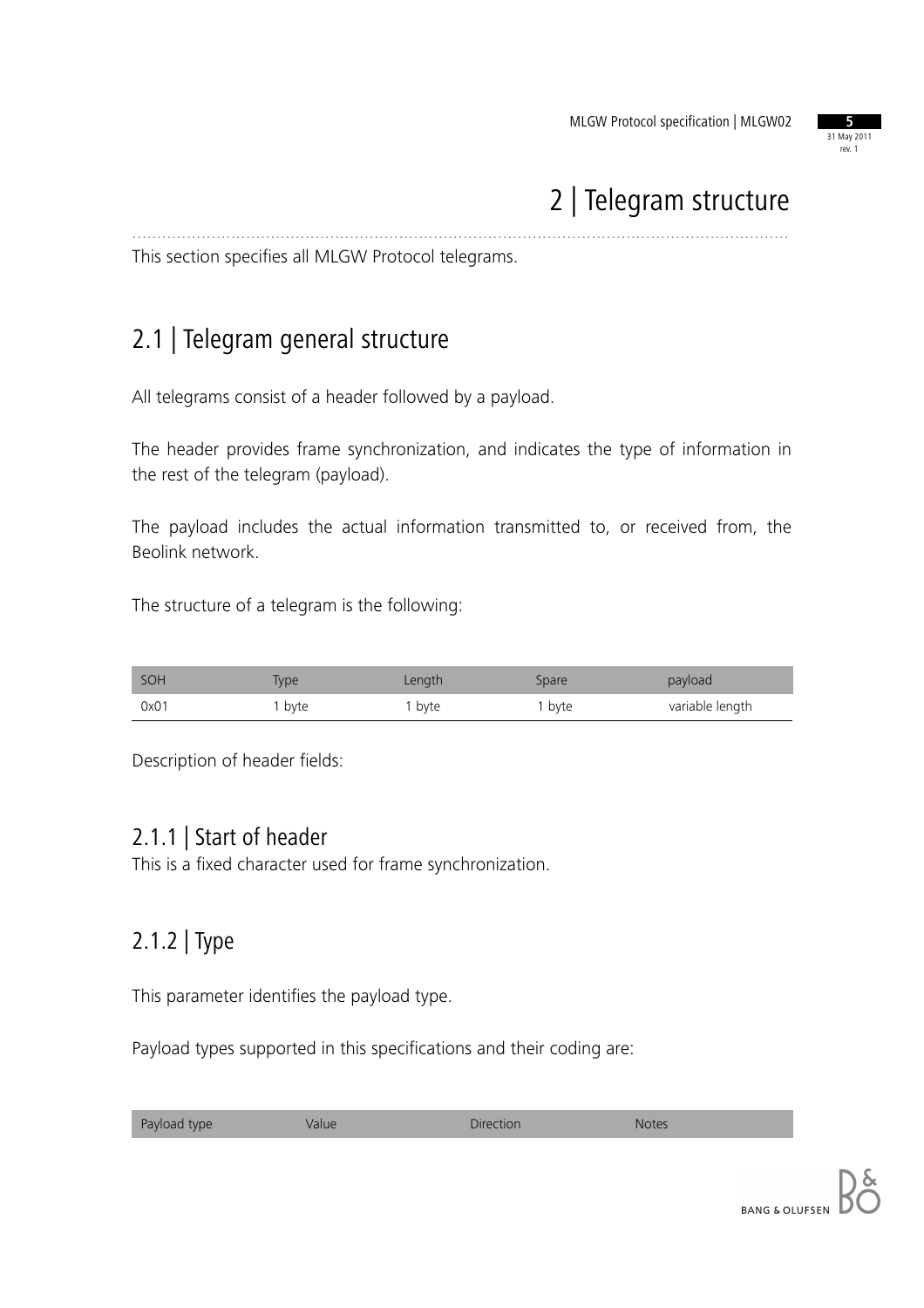31 May 2011 rev. 1

| Payload type                   | Value | Direction             | <b>Notes</b>                              |
|--------------------------------|-------|-----------------------|-------------------------------------------|
| Beo4 Command                   | 0x01  | Controller to Beolink |                                           |
| Source status                  | 0x02  | Beolink to Controller |                                           |
| Picture and sound status       | 0x03  | Beolink to Controller | Products<br>with<br><b>MLGW</b>           |
|                                |       |                       | compatible SW                             |
| Control 0x04<br>Light<br>and   |       | Beolink to Controller | Products<br>with<br><b>MLGW</b>           |
| command                        |       |                       | compatible SW                             |
| All standby notification       | 0x05  | MLGW to Controller    | Since MLGW SW 1.5                         |
| MLGW virtual button event 0x20 |       | Bidirectional         | <b>MLGW</b><br>Since<br><b>SW</b><br>1.2. |
|                                |       |                       | notification since SW 1.8                 |
| Login request                  | 0x30  | Controller to MLGW    | Since MLGW SW 1.3                         |
| Login status                   | 0x31  | MLGW to Controller    | Since MLGW SW 1.3                         |
| Change password request        | 0x32  | Controller to MLGW    | Since MLGW SW 1.3                         |
| Change password response       | 0x33  | MLGW to Controller    | Since MLGW SW 1.3                         |
| Secure login request           | 0x34  | Controller to MLGW    | Since MLGW SW 1.3                         |
| Ping                           | 0x36  | Controller to MLGW    | Since MLGW SW 1.3                         |
| Pong                           | 0x37  | MLGW to Controller    | Since MLGW SW 1.3                         |
| Configuration<br>change 0x38   |       | MLGW to Controller    | Since MLGW SW 1.3                         |
| notification                   |       |                       |                                           |
| Request Serial Number          | 0x39  | Controller to MLGW    | Since MLGW SW 1.4                         |
| Serial Number                  | 0x3A  | MLGW to Controller    | Since MLGW SW 1.4                         |

Telegrams with type values other than the above shall be discarded and not interpreted. Optionally, a warning message can be raised or logged, if applicable, to indicate protocol version incompatibility.

#### 2.1.3 | Length

Length specifies the number of data bytes in the payload. It is an unsigned integer in the range 0x00 to 0xEF.

Values beyond 0xEF are reserved for future protocol extensions. Telegrams with such values should be discarded and not interpreted.

#### 2.1.4 | Spare

For future use. Must be set to 0x00 for this version of the specification, and should be ignored by a device conforming to this version of the protocol.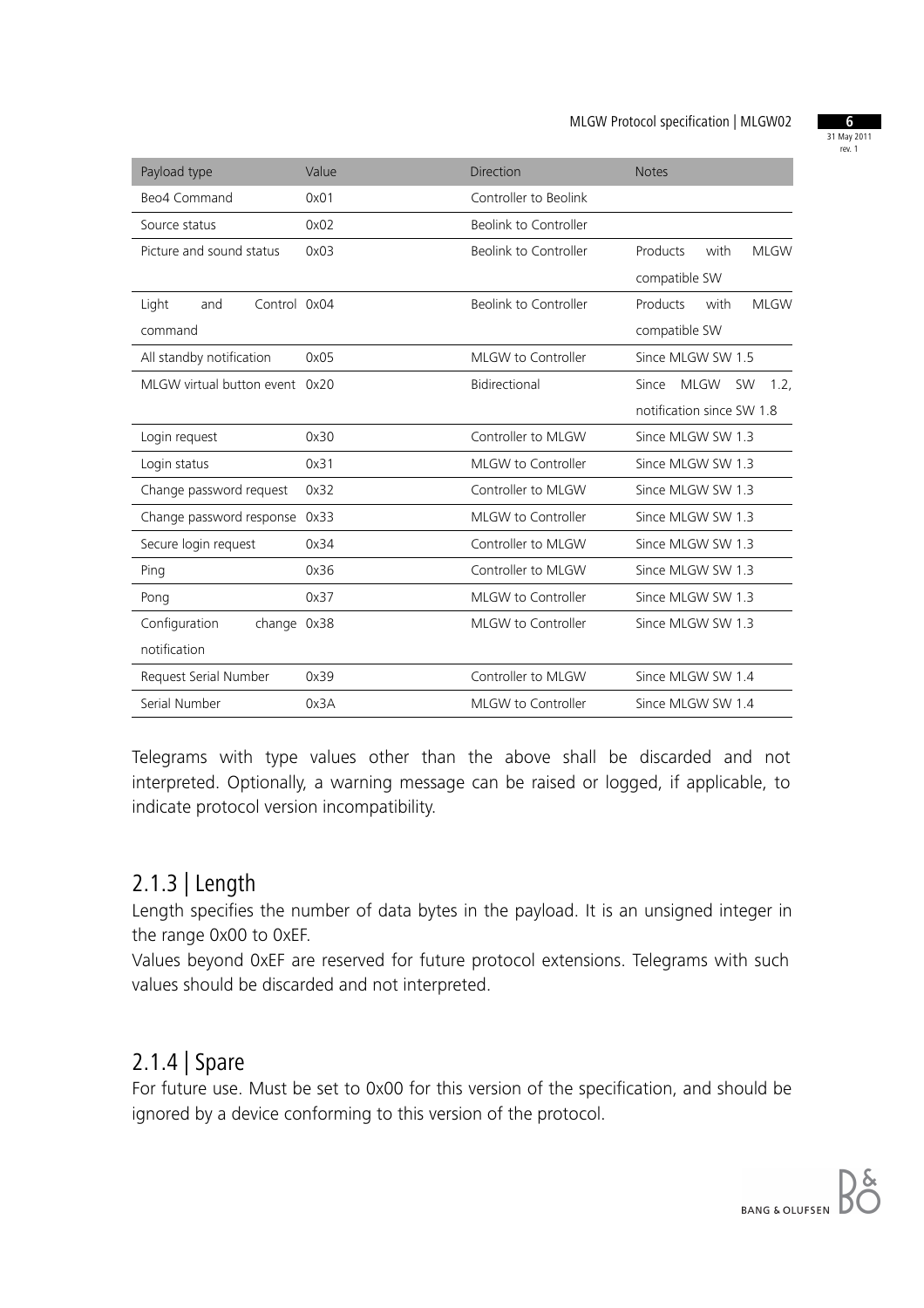

### 2.1.5 | Payload

The payload represents the data traversing the gateway, and its structure is specified in the following sections.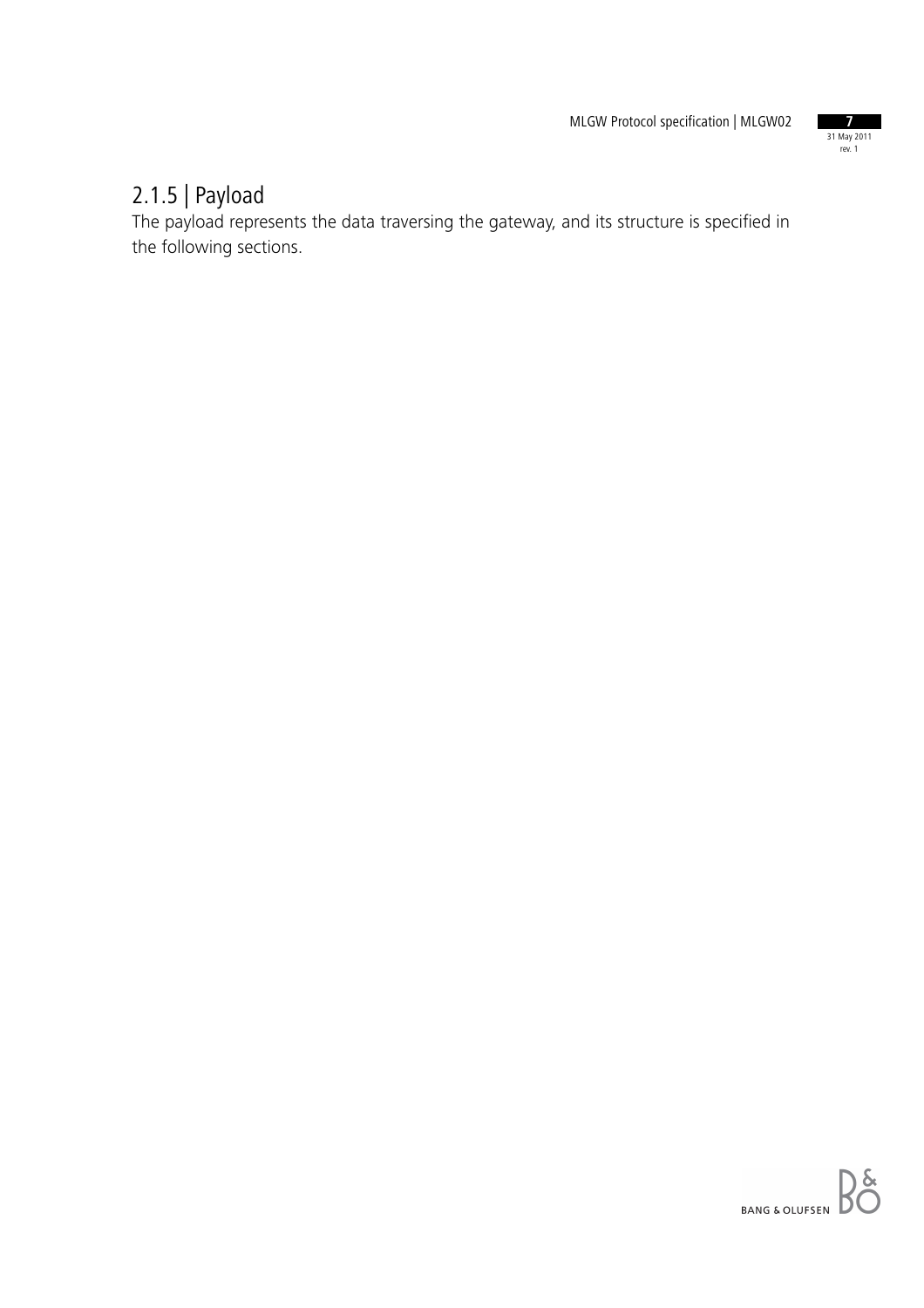

## 3 | Telegram protocol

.....................................................................................................................................

The following procedure is a recommendation on how to process the incoming characters in order to provide telegram synchronism. MLGW itself follows this recommendation, and the 3rd party controller should proceed similarly.

1. Discard all characters until reception of Start of Header (0x01, ASCII SOH).

2. Receive and decode the rest of the header (3 extra characters)

3. Receive the data corresponding to the payload: as many bytes as indicated by the length header parameter.

4. If not enough data has been received to complete the telegram, and the link is inactive for more than 1 second, then discard all characters received and start searching for a new telegram (step 1).

5. If the type value is unsupported, discard the whole telegram. Do the same if any of the other header parameters is out of range.

6. Process the payload.

This way, there will be no deadlocks if a character has been lost or inserted (e.g. due to interference), or if telegram synchronization has been lost (e.g. due to reconnection of the RS232 cable, or power-up of one of the devices).

In order to avoid buffer overflow, a 255 byte receiving buffer should be considered for storing and analyzing the received telegram. This is independent of any extra input queuing provided by the operating system.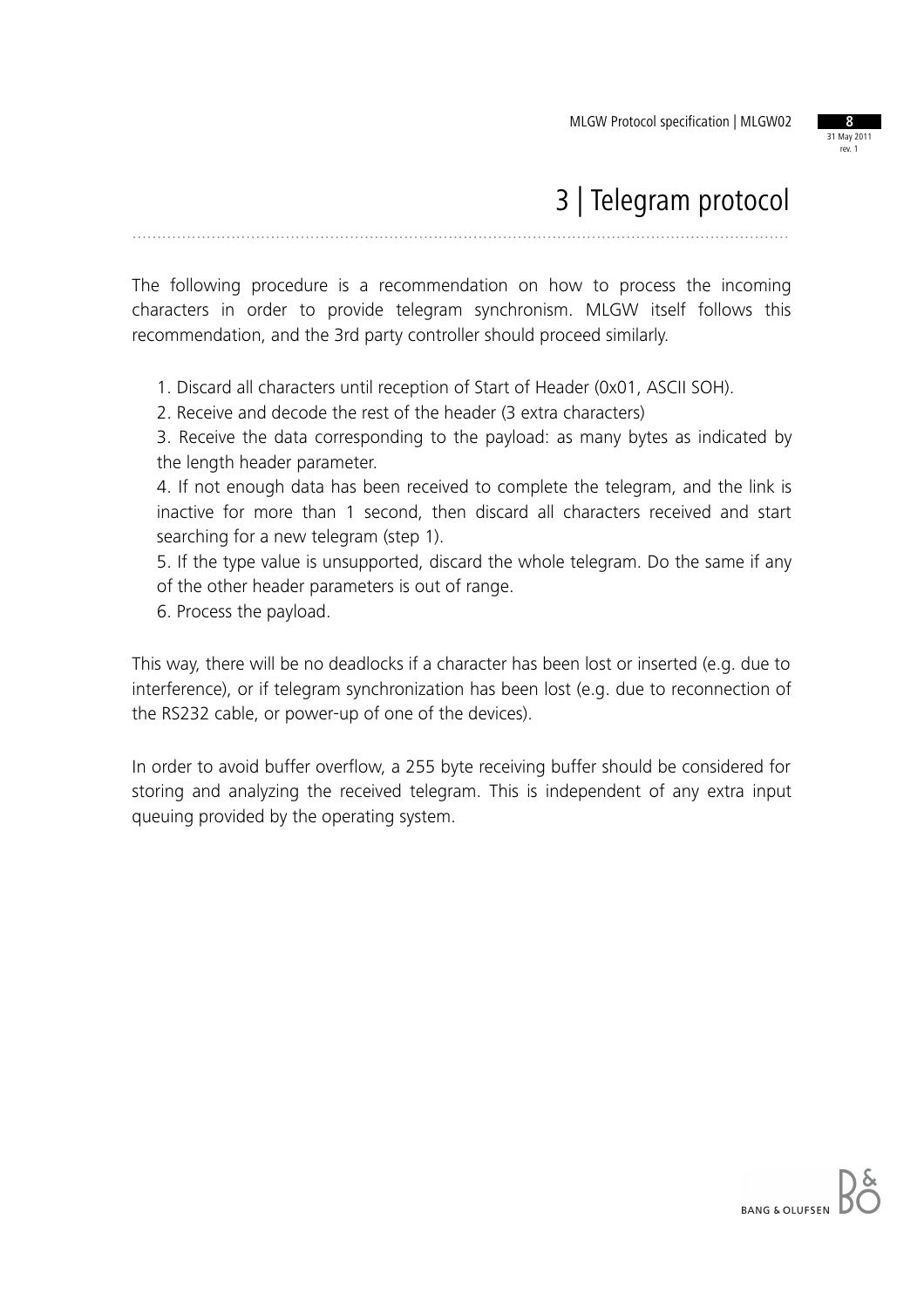

## 4 | Beo4 Command telegram payload

.....................................................................................................................................

There are 2 possible structures for this telegram; the extended version allows for selection of secondary sources.

| <b>MLN</b> | Destination selector | Beo4 Command |
|------------|----------------------|--------------|
| 1 byte     | 1 byte               | 1 byte       |
|            |                      |              |

| <b>MLN</b> | Destination selector | Beo4 Command      | Secondary source | Link   |
|------------|----------------------|-------------------|------------------|--------|
| I byte     | ' byte               | <sup>1</sup> byte | 1 byte           | 1 byte |

This telegram emulates Beo4 commands. It works on all MLGW compatible products.

#### 4.1 | MLN

Masterlink Node number of the product to control.

#### 4.2 | Destination selector

This parameter determines to which part of a system the command is targeted.

° In case of an audio product, always select "Audio Source".

° In case of a video product, normally you should select "Video Source".

° If you only want to switch / operate the audio source of a video product, without affecting the video source, then you should use "Audio Source" on the video product. This is analogous to using the AV option on Beo4.

° If the video product has a B&O VCR or a second DVD player attached to the SCART or other input connectors, then the command can be routed to the corresponding player by means of the two remaining options.

Destination selector coding:

| Destination selector | Value |
|----------------------|-------|
| Video source         | 0x00  |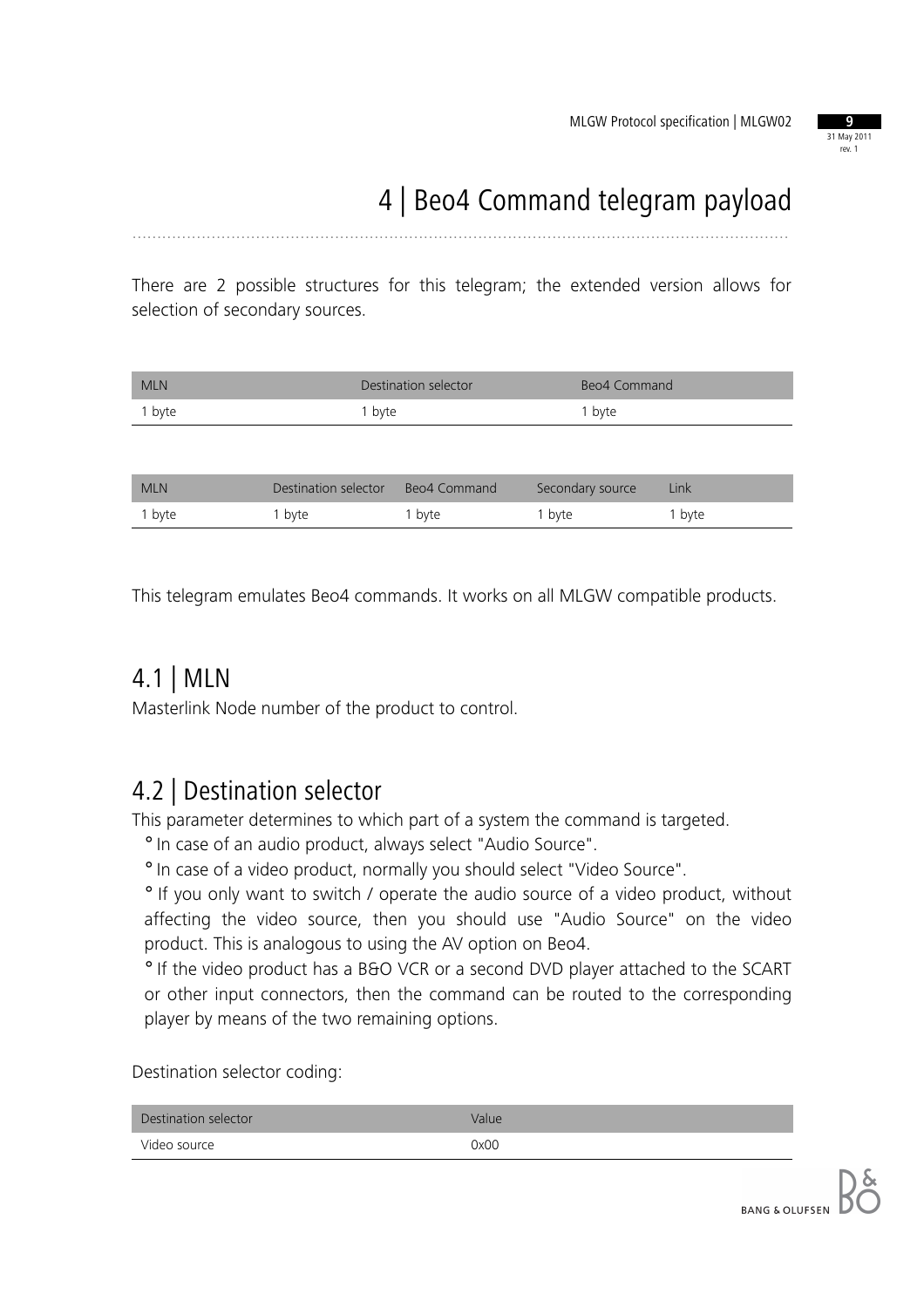

| Destination selector           | Value |
|--------------------------------|-------|
| Audio source                   | 0x01  |
| V.TAPE/V.MEM                   | 0x05  |
| All products (for ALL STANDBY) | 0x0F  |

### 4.3 | Secondary source

If the source to control is a secondary source (V.TAPE2 / DVD2 / V.MEM2), then **Destination selector** should be set to 0x05, and **Secondary source** to 0x01:

| Secondary source | Source to control       |
|------------------|-------------------------|
| 0x00             | V.MEM, V.TAPE           |
| 0x01             | V.TAPE2 / DVD2 / V.MEM2 |

### 4.4 | Link

This field provides the functionality of Beo4 LINK prefix for selecting a remote source.

This is only necessary for sources that have a local source, to distinguish between the local and the remote source. It may also be required for controlling products in OPTION 4.

| Link | Source to control                |
|------|----------------------------------|
| 0x00 | Local / default source           |
| 0x01 | Remote source / OPTION 4 product |

### 4.5 | Beo4 Command

The commands available are listed below, grouped into categories. Each command corresponds to functions available on Beo4.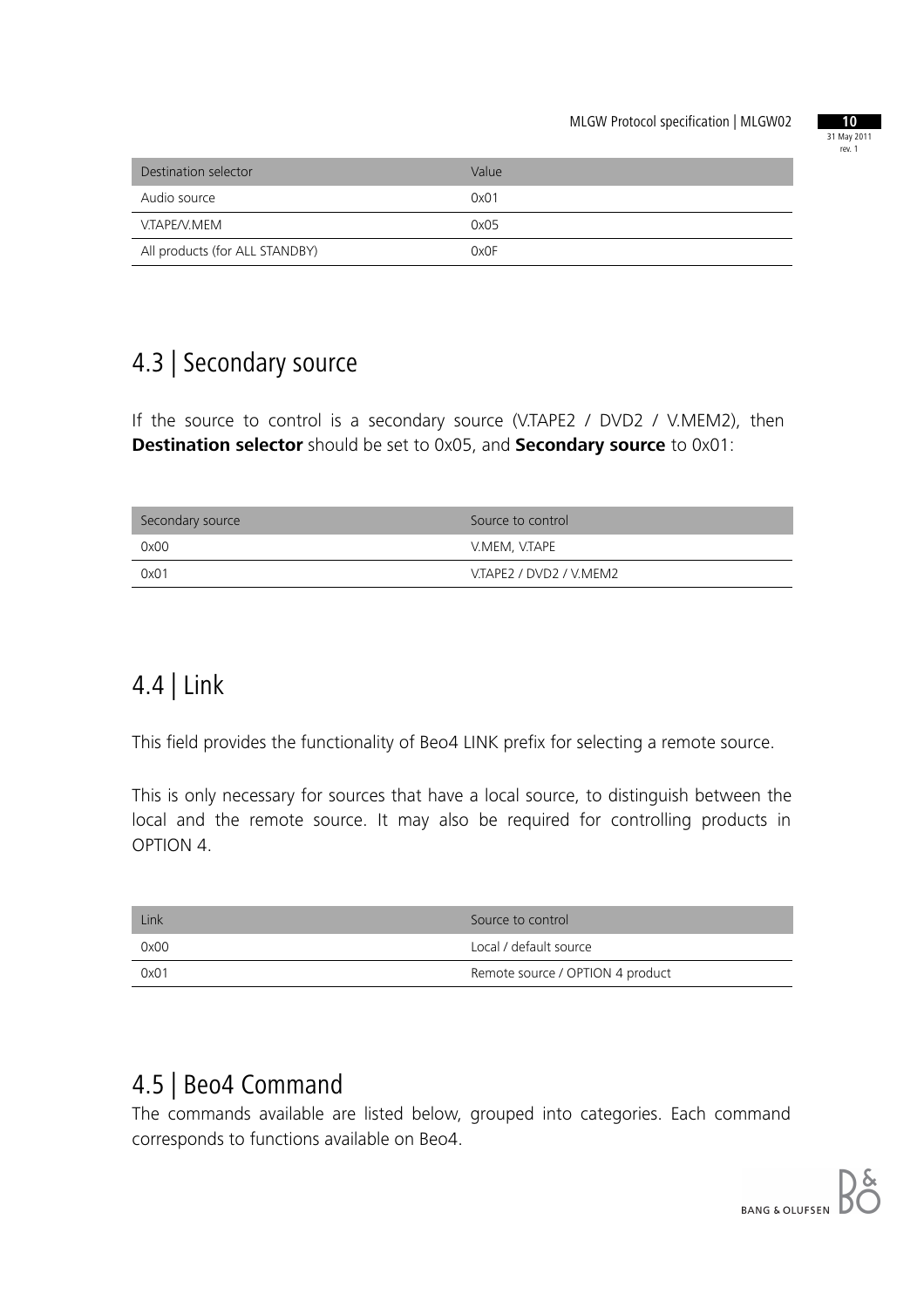

Commands are grouped by functionality, and both decimal and hexadecimal codes are given.

### 4.5.1 | Source selection:

| Command                      | Hex  | Dec |
|------------------------------|------|-----|
| <b>STANDBY</b>               | 0x0C | 012 |
| <b>SLEEP</b>                 | 0x47 | 071 |
| <b>TV</b>                    | 0x80 | 128 |
| <b>RADIO</b>                 | 0x81 | 129 |
| AUX_V / DTV2                 | 0x82 | 130 |
| AUX_A                        | 0x83 | 131 |
| VTR / V.MEM / DVD2           | 0x85 | 133 |
| CDV / DVD                    | 0x86 | 134 |
| CAMCORDER / CAMERA           | 0x87 | 135 |
| <b>TEXT</b>                  | 0x88 | 136 |
| V_SAT / DTV                  | 0x8A | 138 |
| PC                           | 0x8B | 139 |
| DOORCAM / V.AUX2             | 0x8D | 141 |
| TP1 / A.MEM                  | 0x91 | 145 |
| CD                           | 0x92 | 146 |
| PH / N.RADIO                 | 0x93 | 147 |
| TP2 / N.MUSIC                | 0x94 | 148 |
| CD2 / JOIN                   | 0x97 | 151 |
| VTR2                         | 0xA8 | 168 |
| <b>MEDIA</b>                 | 0x84 | 132 |
| WEB                          | 0x8C | 140 |
| PHOTO                        | 0x8E | 142 |
| USB <sub>2</sub>             | 0x90 | 144 |
| SERVER                       | 0x95 | 149 |
| <b>NET</b>                   | 0x96 | 150 |
| PICTURE_IN_PICTURE / P-AND-P | 0xFA | 250 |

Note that VTR2 may be needed as a substitute for DVD2 on some link products.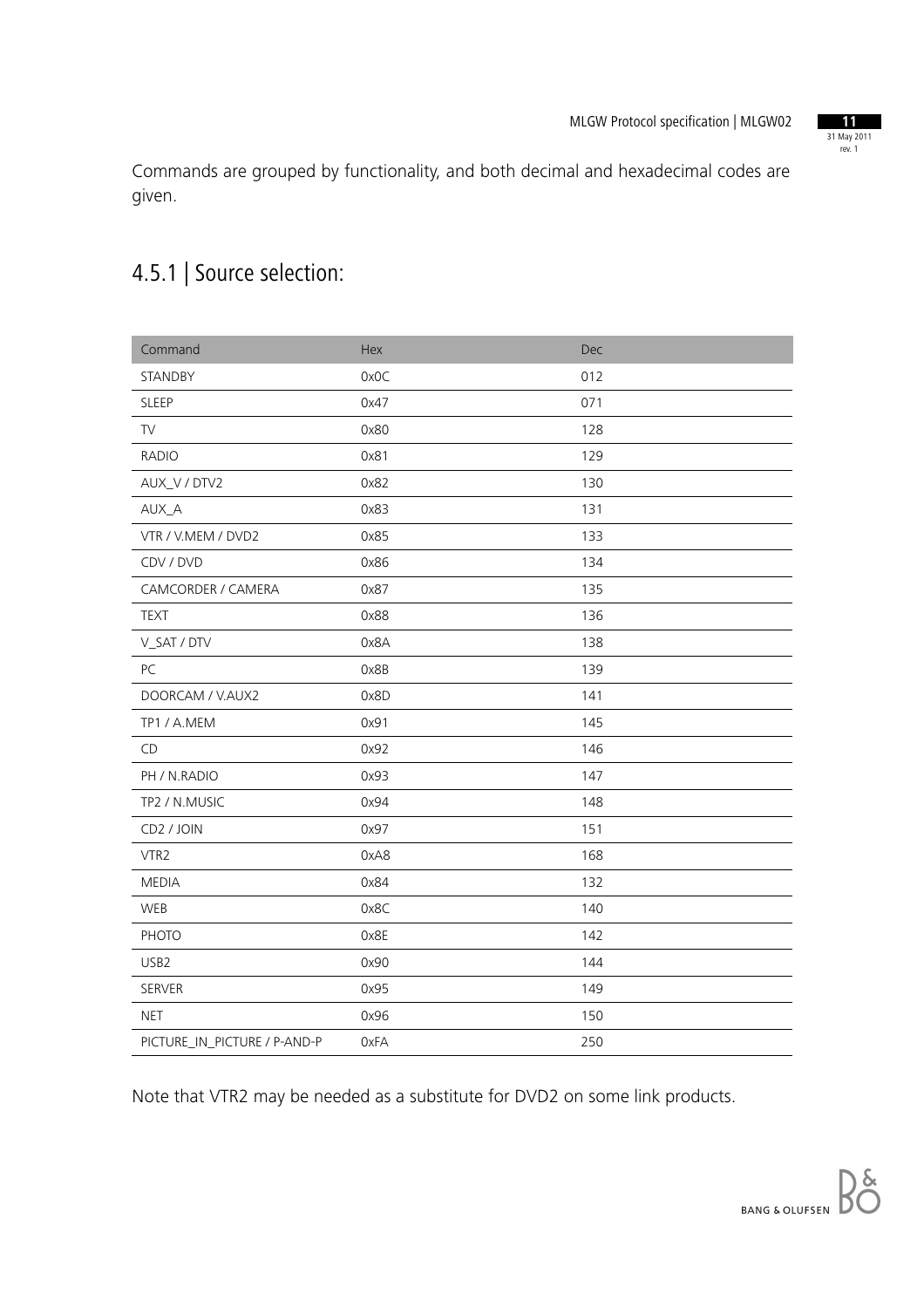

## 4.5.2 | Digits:

| Command            | Hex  | <b>Dec</b> |
|--------------------|------|------------|
| CIFFER_0 / Digit 0 | 0x00 | 000        |
| CIFFER_1 / Digit 1 | 0x01 | 001        |
| CIFFER_2 / Digit 2 | 0x02 | 002        |
| CIFFER_3 / Digit 3 | 0x03 | 003        |
| CIFFER_4 / Digit 4 | 0x04 | 004        |
| CIFFER_5 / Digit 5 | 0x05 | 005        |
| CIFFER_6 / Digit 6 | 0x06 | 006        |
| CIFFER_7 / Digit 7 | 0x07 | 007        |
| CIFFER_8 / Digit 8 | 0x08 | 008        |
| CIFFER_9 / Digit 9 | 0x09 | 009        |

## 4.5.3 | Source control:

| Command             | Hex  | <b>Dec</b> |
|---------------------|------|------------|
| STEP_UP             | 0x1E | 030        |
| STEP DW             | 0x1F | 031        |
| <b>REWIND</b>       | 0x32 | 050        |
| REC_RETURN / RETURN | 0x33 | 051        |
| <b>WIND</b>         | 0x34 | 052        |
| GO / PLAY           | 0x35 | 053        |
| <b>STOP</b>         | 0x36 | 054        |
| CNTL WIND / Yellow  | 0xD4 | 212        |
| CNTL REWIND / Green | 0xD5 | 213        |
| CNTL_STEP_UP / Blue | 0xD8 | 216        |
| CNTL_STEP_DW / Red  | 0xD9 | 217        |

## 4.5.4 | Sound and picture control: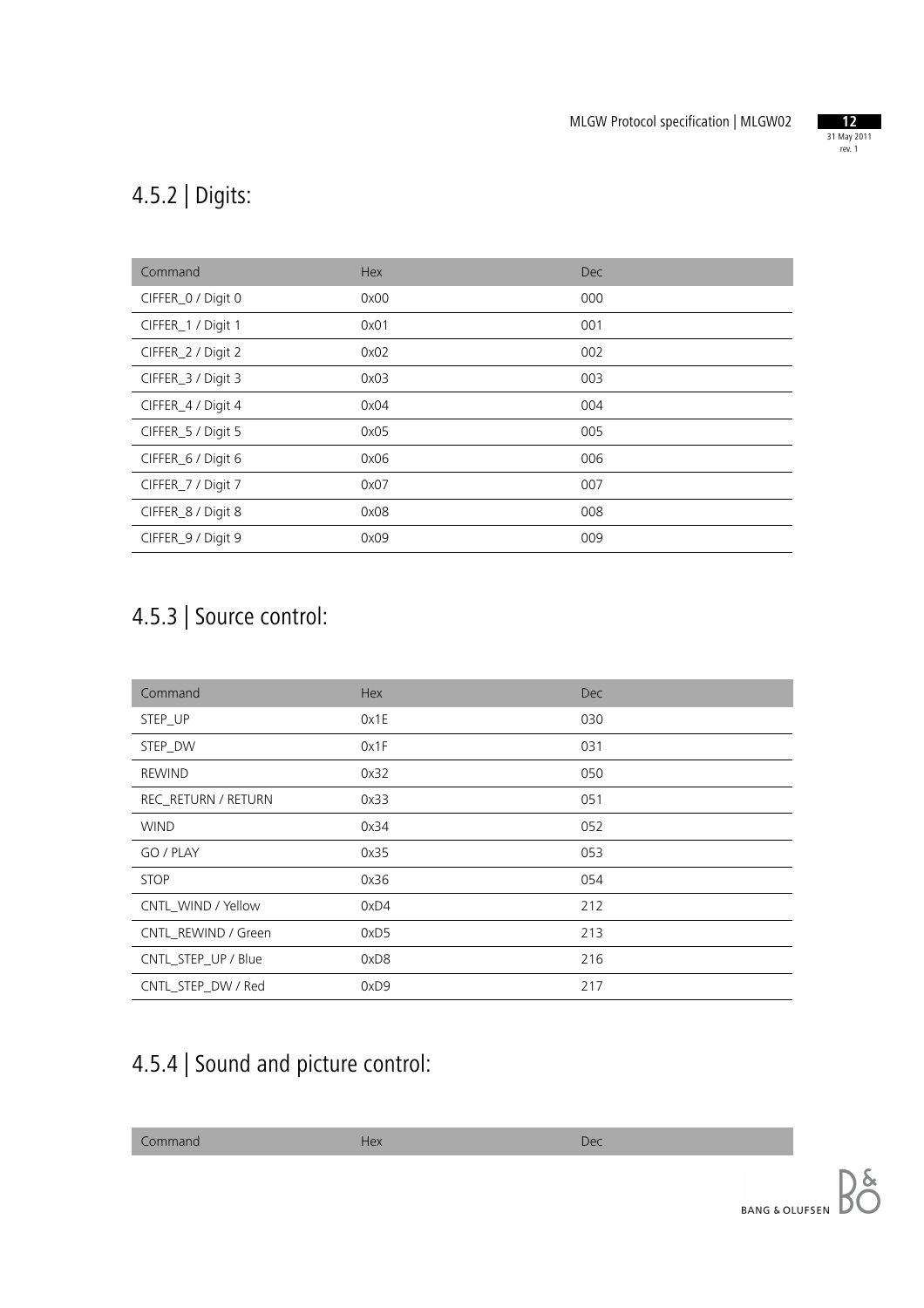

| Command                   | Hex  | <b>Dec</b> |
|---------------------------|------|------------|
| <b>MUTE</b>               | 0x0D | 013        |
| PICTURE TOGGLE / P.MUTE   | 0x1C | 028        |
| PICTURE FORMAT / FORMAT   | 0x2A | 042        |
| SOUND / SPEAKER           | 0x44 | 068        |
| MENU                      | 0x5C | 092        |
| ANALOG UP 1 / Volume UP   | 0x60 | 096        |
| ANALOG DW 1 / Volume DOWN | 0x64 | 100        |
| CINEMA ON                 | 0xDA | 218        |
| CINEMA OFF                | 0xDB | 219        |

## 4.5.5 | Other controls:

| Command                   | <b>Hex</b> | <b>Dec</b> |
|---------------------------|------------|------------|
| OPEN_STAND / STAND        | 0xF7       | 247        |
| <b>CLEAR</b>              | 0x0A       | 010        |
| <b>STORE</b>              | 0x0B       | 011        |
| <b>RESET / INDEX</b>      | 0x0E       | 014        |
| <b>BACK</b>               | 0x14       | 020        |
| CMD_A / MOTS              | 0x15       | 021        |
| GOTO / TRACK / LAMP       | 0x20       | 032        |
| SHOW_CLOCK / CLOCK        | 0x28       | 040        |
| <b>EJECT</b>              | 0x2D       | 045        |
| <b>RECORD</b>             | 0x37       | 055        |
| MEDIUM_SELECT / SELECT    | 0x3F       | 063        |
| TURN / SOUND              | 0x46       | 070        |
| <b>EXIT</b>               | 0x7F       | 127        |
| CNTL_0 / SHIFT-0 / EDIT   | 0xC0       | 192        |
| CNTL_1 / SHIFT-1 / RANDOM | 0xC1       | 193        |
| CNTL_2 / SHIFT-2          | 0xC2       | 194        |
| CNTL_3 / SHIFT-3 / REPEAT | 0xC3       | 195        |
| CNTL_4 / SHIFT-4 / SELECT | 0xC4       | 196        |
| CNTL_5 / SHIFT-5          | 0xC5       | 197        |
| CNTL_6 / SHIFT-6          | 0xC6       | 198        |
| CNTL_7 / SHIFT-7          | 0xC7       | 199        |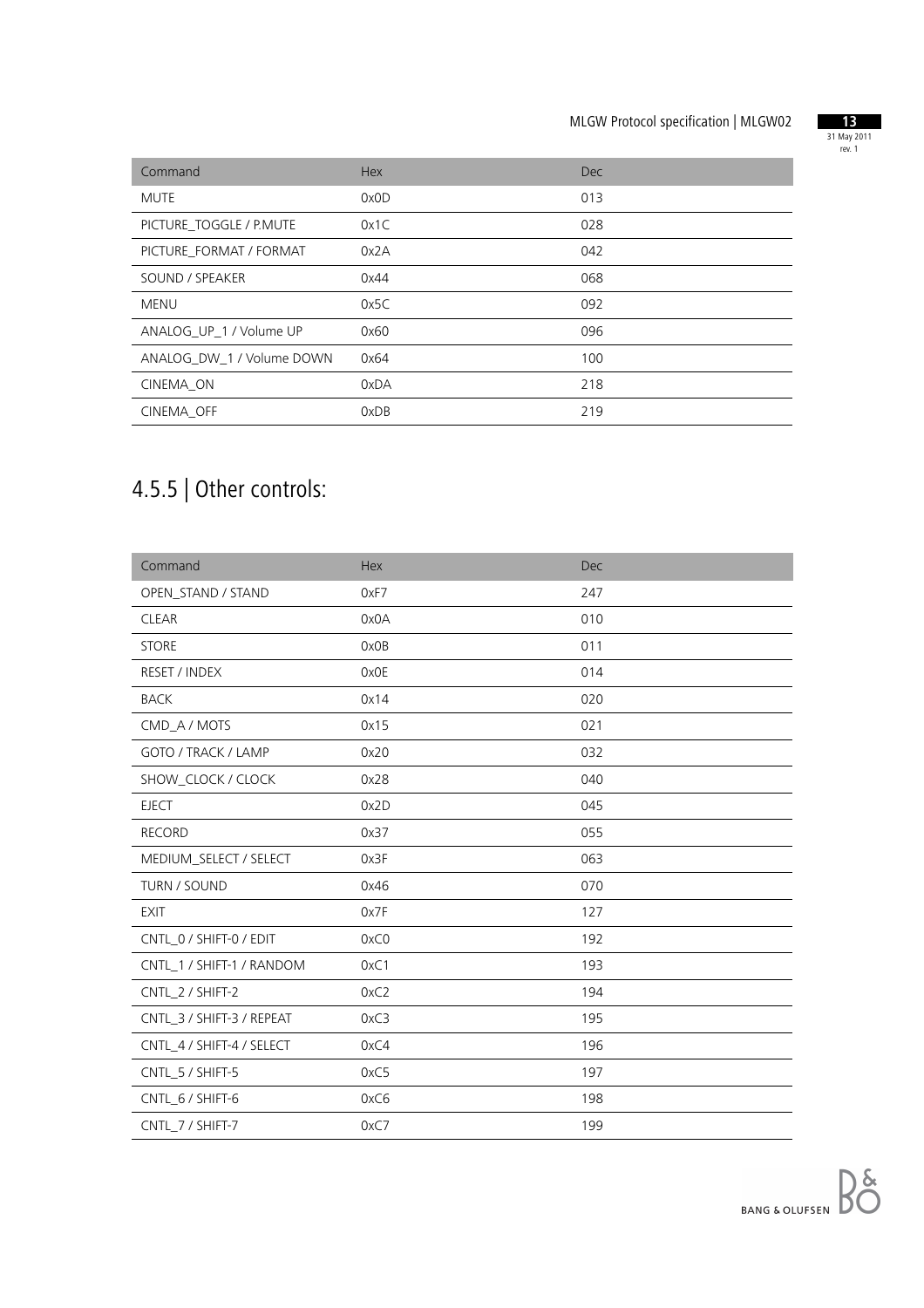

| Command          | <b>Hex</b> | Dec |
|------------------|------------|-----|
| CNTL 8 / SHIFT-8 | 0xC8       | 200 |
| CNTL_9 / SHIFT-9 | 0xC9       | 201 |

## 4.5.6 | Continue functionality:

| Command                          | <b>Hex</b> | Dec. |
|----------------------------------|------------|------|
| C REWIND / Continue REWIND       | 0x70       | 112  |
| C WIND / Continue WIND           | 0x71       | 113  |
| C_STEP_UP / Continue step UP     | 0x72       | 114  |
| C_STEP_DW / Continue step DOWN   | 0x73       | 115  |
| CONTINUE / Continue (other keys) | 0x75       | 117  |
| CNTL C REWIND / Continue Green   | 0x76       | 118  |
| CNTL C WIND / Continue Yellow    | 0x77       | 119  |
| CNTL C STEP UP / Continue Blue   | 0x78       | 120  |
| CNTL C STEP DW / Continue Red    | 0x79       | 121  |
| <b>KEY RELEASE</b>               | 0x7E       | 126  |

## 4.5.7 | Functions:

| Command               | Hex  | <b>Dec</b> |
|-----------------------|------|------------|
| <b>FUNCTION_1</b>     | 0x0F | 015        |
| FUNCTION_2            | 0x10 | 016        |
| FUNCTION_3            | 0x11 | 017        |
| FUNCTION_4            | 0x12 | 018        |
| FUNCTION_5            | 0x19 | 025        |
| FUNCTION <sub>6</sub> | 0x1A | 026        |
| FUNCTION_7            | 0x21 | 033        |
| FUNCTION_8            | 0x22 | 034        |
| FUNCTION_9            | 0x23 | 035        |
| FUNCTION_10           | 0x24 | 036        |
| FUNCTION_11           | 0x25 | 037        |
| FUNCTION_12           | 0x26 | 038        |
| FUNCTION_13           | 0x27 | 039        |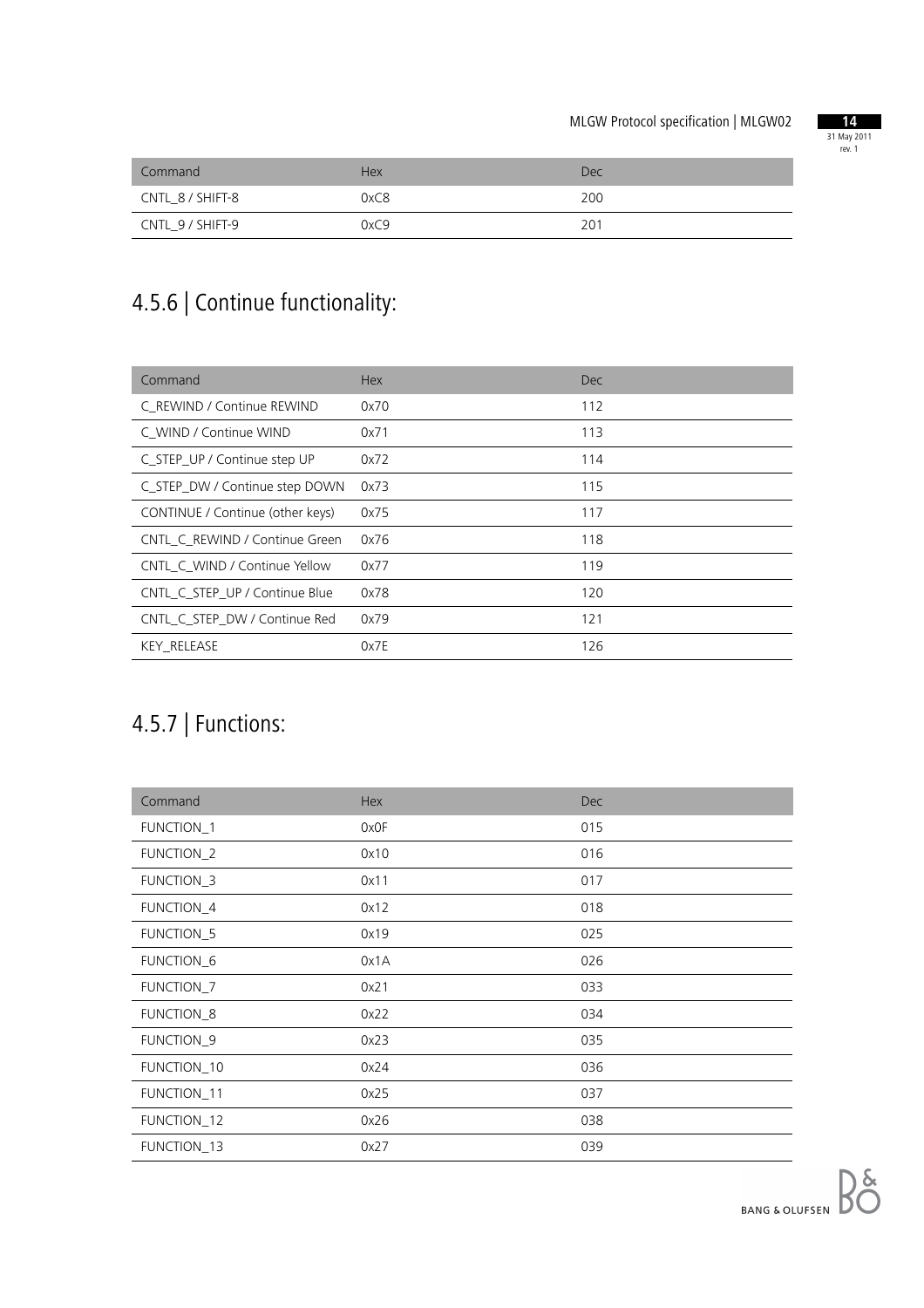

| Command     | Hex  | <b>Dec</b> |
|-------------|------|------------|
| FUNCTION_14 | 0x39 | 057        |
| FUNCTION_15 | 0x3A | 058        |
| FUNCTION_16 | 0x3B | 059        |
| FUNCTION_17 | 0x3C | 060        |
| FUNCTION_18 | 0x3D | 061        |
| FUNCTION_19 | 0x3E | 062        |
| FUNCTION_20 | 0x4B | 075        |
| FUNCTION_21 | 0x4C | 076        |
| FUNCTION_22 | 0x50 | 080        |
| FUNCTION_23 | 0x51 | 081        |
| FUNCTION_24 | 0x7D | 125        |
| FUNCTION_25 | 0xA5 | 165        |
| FUNCTION_26 | 0xA6 | 166        |
| FUNCTION_27 | 0xA9 | 169        |
| FUNCTION_28 | 0xAA | 170        |
| FUNCTION_29 | 0xDD | 221        |
| FUNCTION_30 | 0xDE | 222        |
| FUNCTION_31 | 0xE0 | 224        |
| FUNCTION_32 | OxE1 | 225        |
| FUNCTION_33 | OxE2 | 226        |
| FUNCTION_34 | 0xE6 | 230        |
| FUNCTION_35 | 0xE7 | 231        |
| FUNCTION_36 | OxF2 | 242        |
| FUNCTION_37 | 0xF3 | 243        |
| FUNCTION_38 | 0xF4 | 244        |
| FUNCTION_39 | 0xF5 | 245        |
| FUNCTION_40 | 0xF6 | 246        |

## 4.5.8 | Cursor functions:

| Command                | <b>Hex</b> | <b>Dec</b> |
|------------------------|------------|------------|
| SELECT / Cursor SELECT | 0x13       | 019        |
| CURSOR UP              | 0xCA       | 202        |
| CURSOR DW              | 0xCB       | 203        |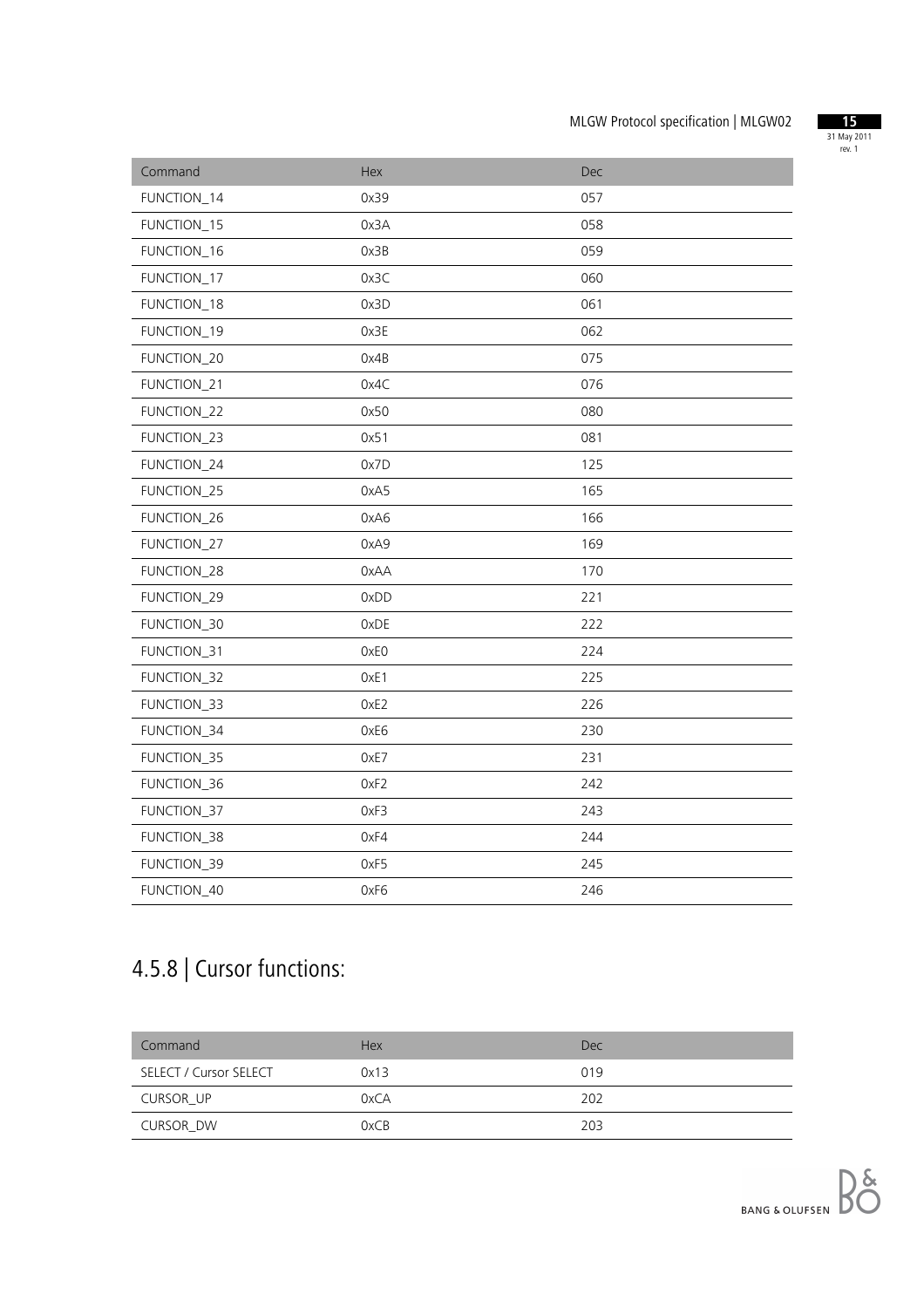

| Command      | <b>Hex</b> | Dec |
|--------------|------------|-----|
| CURSOR LEFT  | 0xCC       | 204 |
| CURSOR_RIGHT | 0xCD       | 205 |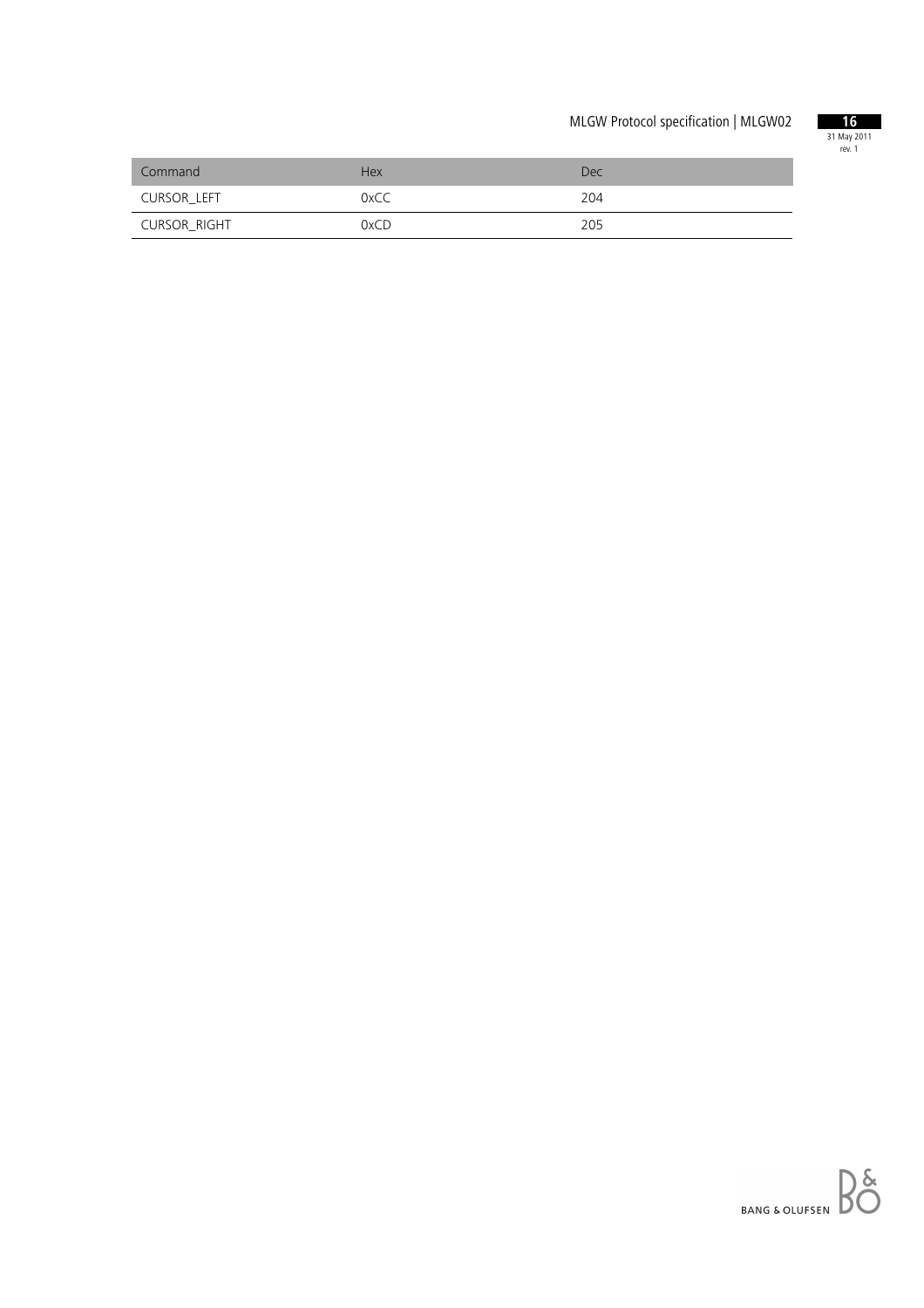

## 5 | Source status telegram payload

These telegrams carry information about the current source.

This status information is transmitted by the products whenever any of the involved parameters change.

.....................................................................................................................................

The structure of the source status telegram is the following:

| <b>MLN</b> | Source | Source   | medium Source position | Source activity | Picture    | format |
|------------|--------|----------|------------------------|-----------------|------------|--------|
|            |        | position |                        |                 | identifier |        |
| 1 byte     | l byte | 2 bytes  | 2 bytes                | 1 byte          | 1 byte     |        |

#### 5.1 | MLN

Masterlink Node number of the product reporting a status change.

#### 5.2 | Source

The currently selected source, according to the following table:

| Source           | Value |
|------------------|-------|
| TV               | 0x0B  |
| V_MEM / V_TAPE   | 0x15  |
| DVD_2 / V_TAPE2  | 0x16  |
| SAT / DTV        | 0x1F  |
| <b>DVD</b>       | 0x29  |
| DTV_2 / V_AUX    | 0x33  |
| V_AUX2 / DOORCAM | 0x3E  |
| PC               | 0x47  |
| <b>RADIO</b>     | 0x6F  |
| A_MEM            | 0x79  |
| A_MEM2           | 0x7A  |
| CD               | 0x8D  |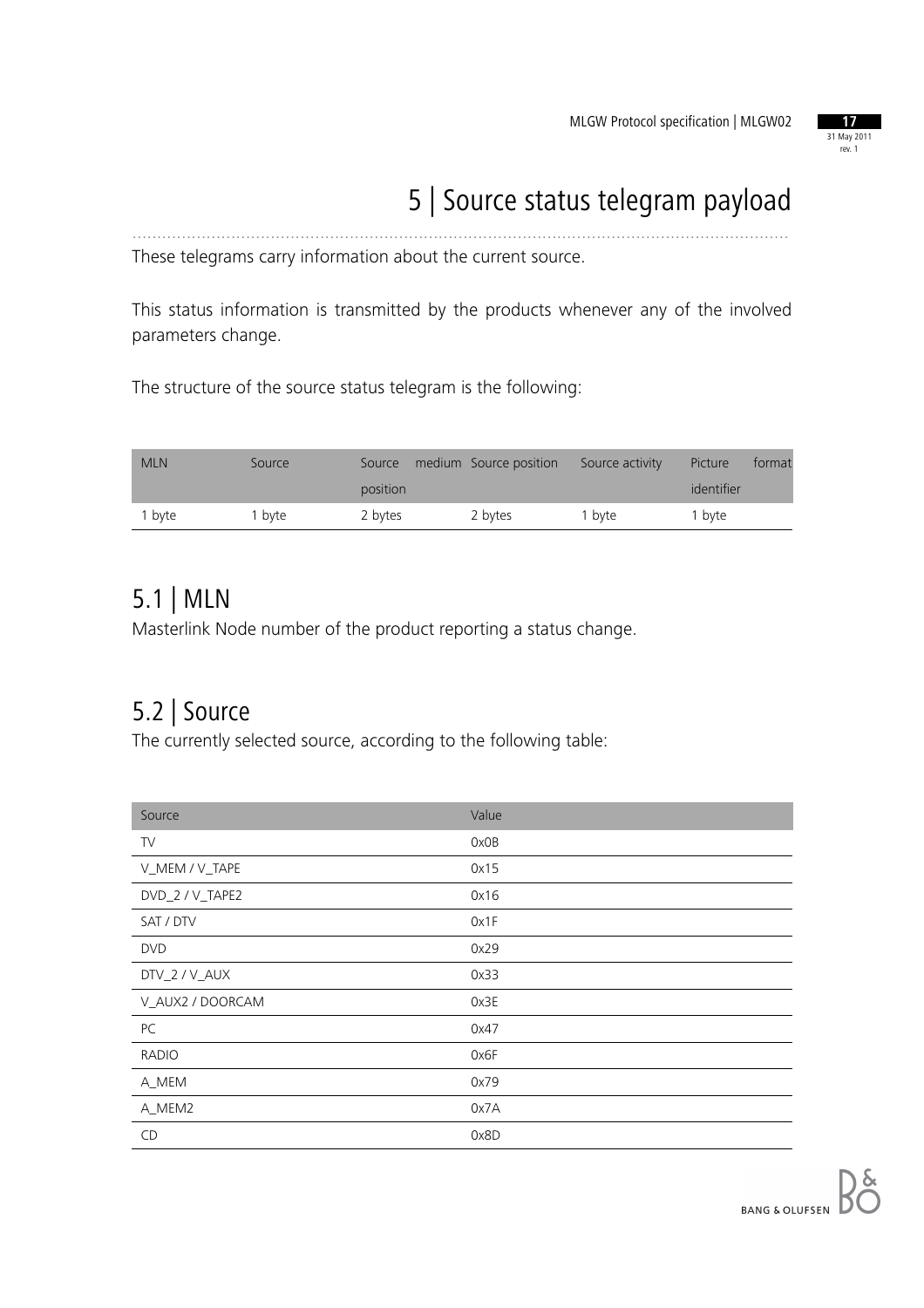

| Source           | Value |
|------------------|-------|
| A_AUX            | 0x97  |
| N_RADIO          | 0xA1  |
| <b>MEDIA</b>     |       |
| WEB              |       |
| PHOTO            |       |
| USB <sub>2</sub> |       |
| SERVER           |       |
| <b>NET</b>       |       |

#### 5.3 | Source medium position

Indicates a higher-level media navigation position. Availability and exact meaning are product and media dependent. The value is a 16 bit unsigned integer.

For example, it indicates the current CD position playing on BS9000 (1 to 6).

#### 5.4 | Source position

Media index. E.g. CD track number, RADIO or TV program number. The value is a 16 bit unsigned integer.

#### 5.5 | Source activity

Source activity indicates the current state for audio and video sources with searchable media (such as CD, V.TAPE, V.MEM).

| Source activity | Value |
|-----------------|-------|
| Unknown         | 0x00  |
| Stop            | 0x01  |
| Playing         | 0x02  |
| Wind            | 0x03  |
| Rewind          | 0x04  |
| Record lock     | 0x05  |
| Standby         | 0x06  |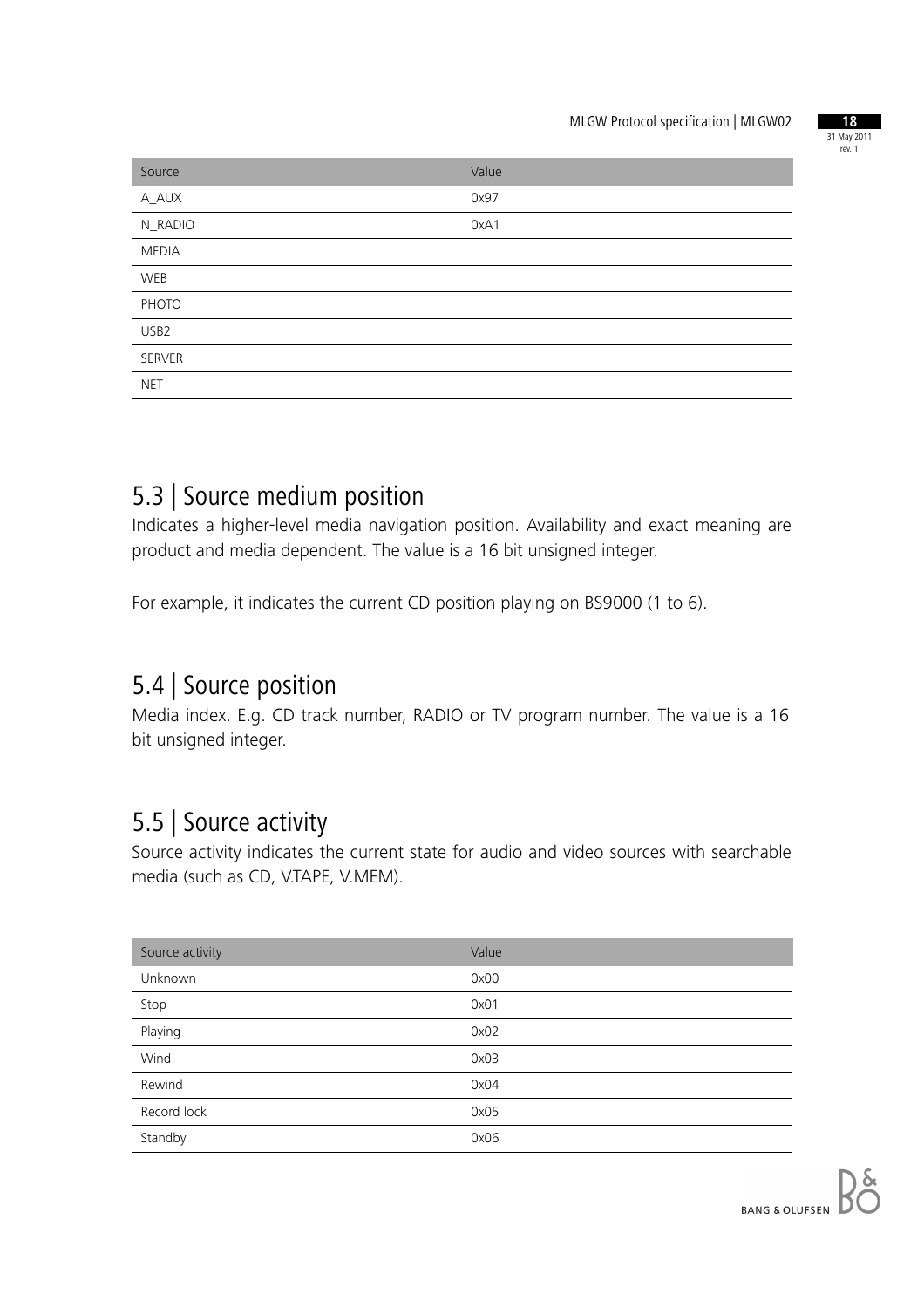

| Source activity     | Value |
|---------------------|-------|
| No medium           | 0x07  |
| Still picture       | 0x08  |
| Scan-play forward   | 0x14  |
| Scan-play reverse   | 0x15  |
| <b>Blank status</b> | 0xFF  |

## 5.6 | Picture format identifier

Aspect ratio of the picture being displayed.

| Picture format       | Value |
|----------------------|-------|
| Not known            | 0x00  |
| Known by decoder     | 0x01  |
| 4:3                  | 0x02  |
| 16:9                 | 0x03  |
| 4:3 Letterbox middle | 0x04  |
| 4:3 Letterbox top    | 0x05  |
| 4:3 Letterbox bottom | 0x06  |
| Blank picture        | 0xFF  |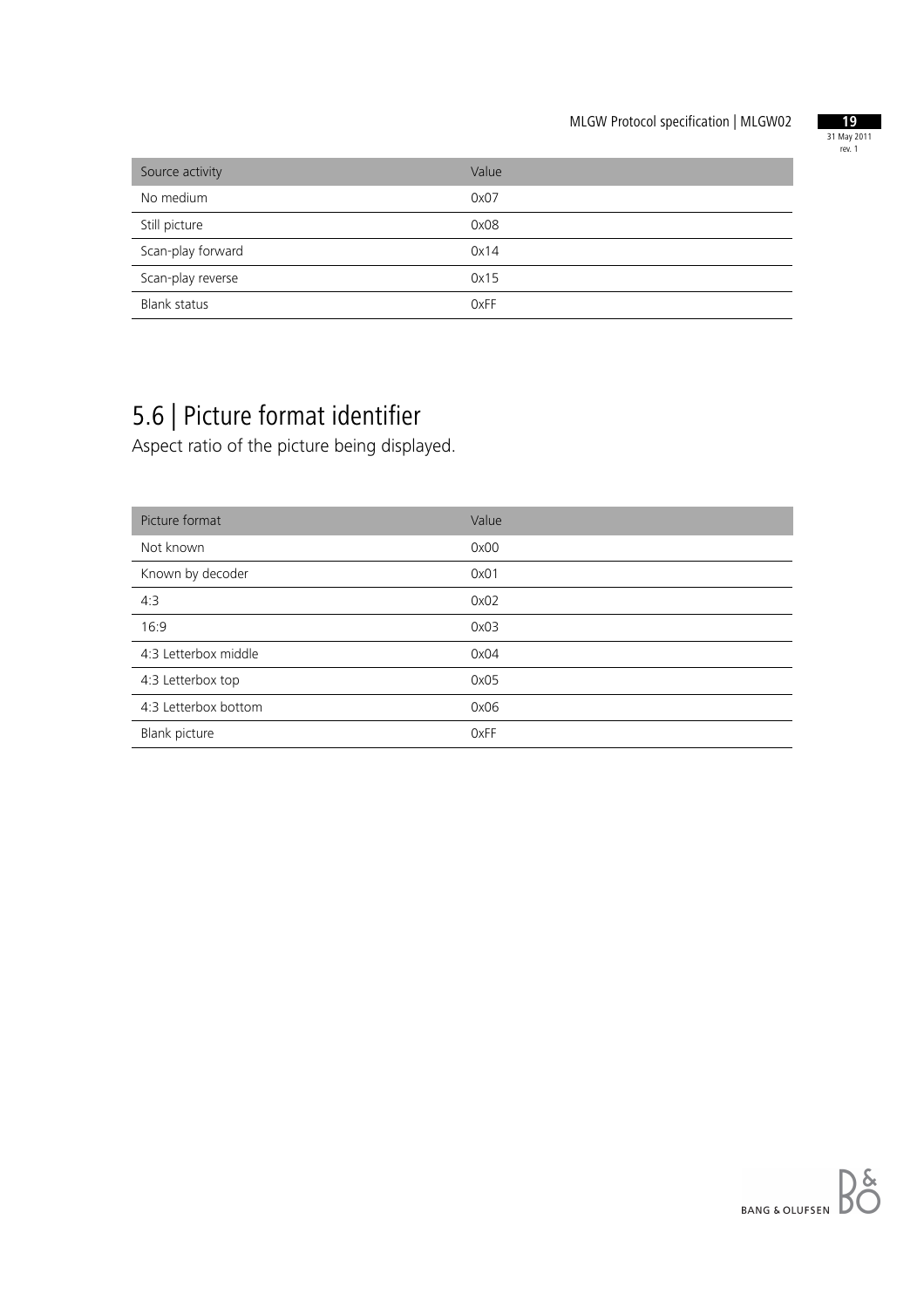

## 6 | Picture and sound status telegram payload

Information on sound settings and picture activity is carried by these telegrams.

Such status information is transmitted by the products whenever any of the involved parameters change.

.....................................................................................................................................

Check for products that support reporting of picture and sound status, and ensure that it has been enabled in the product setup menu.

| <b>MLN</b> | Sound  |                                                  | Speaker Volume |      |        | Screen1 Screen1 Screen2 Screen2 |        | Cinema | Stereo |
|------------|--------|--------------------------------------------------|----------------|------|--------|---------------------------------|--------|--------|--------|
|            | status | mode                                             | level          | mute | active | mute                            | active | mode   |        |
| 1 byte     | 1 byte | 1 byte 1 byte 1 byte 1 byte 1 byte 1 byte 1 byte |                |      |        |                                 |        |        | 1 byte |

### 6.1 | MLN

Masterlink node.

### 6.2 | Sound status

Indicates whether sound output has been muted.

| Sound status           | Value |
|------------------------|-------|
| Sound output not muted | 0x00  |
| Sound output muted     | 0x01  |

#### 6.3 | Speaker mode

Indicates the speaker mode setting of the product. The currently available options are the following.

| Speaker mode                    | Value |
|---------------------------------|-------|
| Speaker mode 1 (center channel) | 0x01  |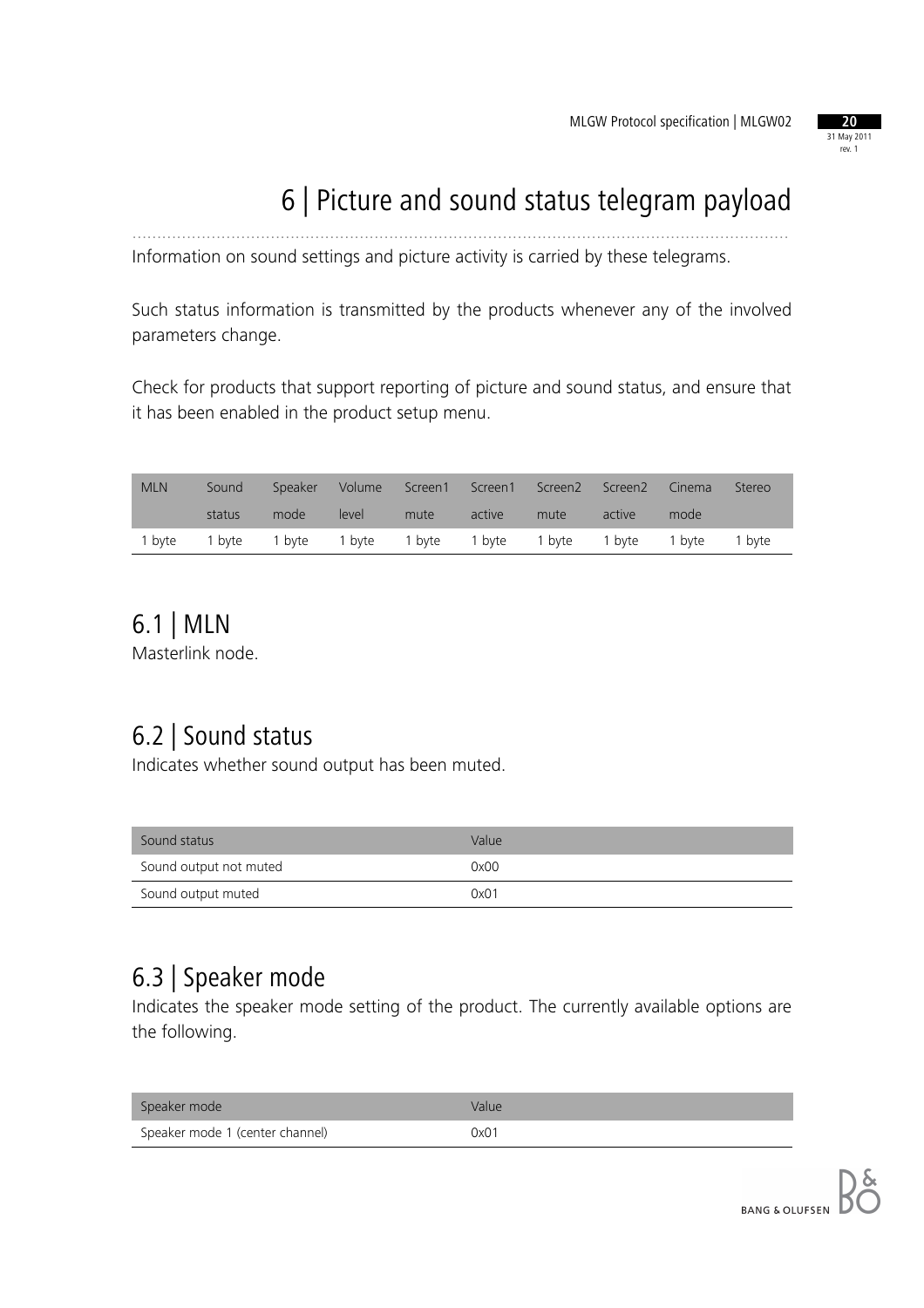

| Speaker mode                    | Value |
|---------------------------------|-------|
| Speaker mode 2 (2ch stereo)     | 0x02  |
| Speaker mode 3 (front surround) | 0x03  |
| Speaker mode 4 (4ch stereo)     | 0x04  |
| Speaker mode 5 (full surround)  | 0x05  |

#### 6.4 | Volume level

The current volume setting of the product. The range is 0 to 90 (0x00 to 0x5A).

#### 6.5 | Screen mute

Indicates if signal to the screen has been muted.

| Screen mute             | Value |
|-------------------------|-------|
| Screen signal not muted | 0x00  |
| Screen signal muted     | 0x01  |

Screen 1 refers to the main screen; Screen 2 refers to the secondary screen or projector.

#### 6.6 | Screen active

Indicates if the screen is the active screen.

| Screen active     | Value |
|-------------------|-------|
| Not active screen | 0x00  |
| Active screen     | 0x01  |

Screen 1 refers to the main screen; Screen 2 refers to the secondary screen or projector.

### 6.7 | Cinema mode

This field indicates whether a video system is in daily viewing mode (internal screen and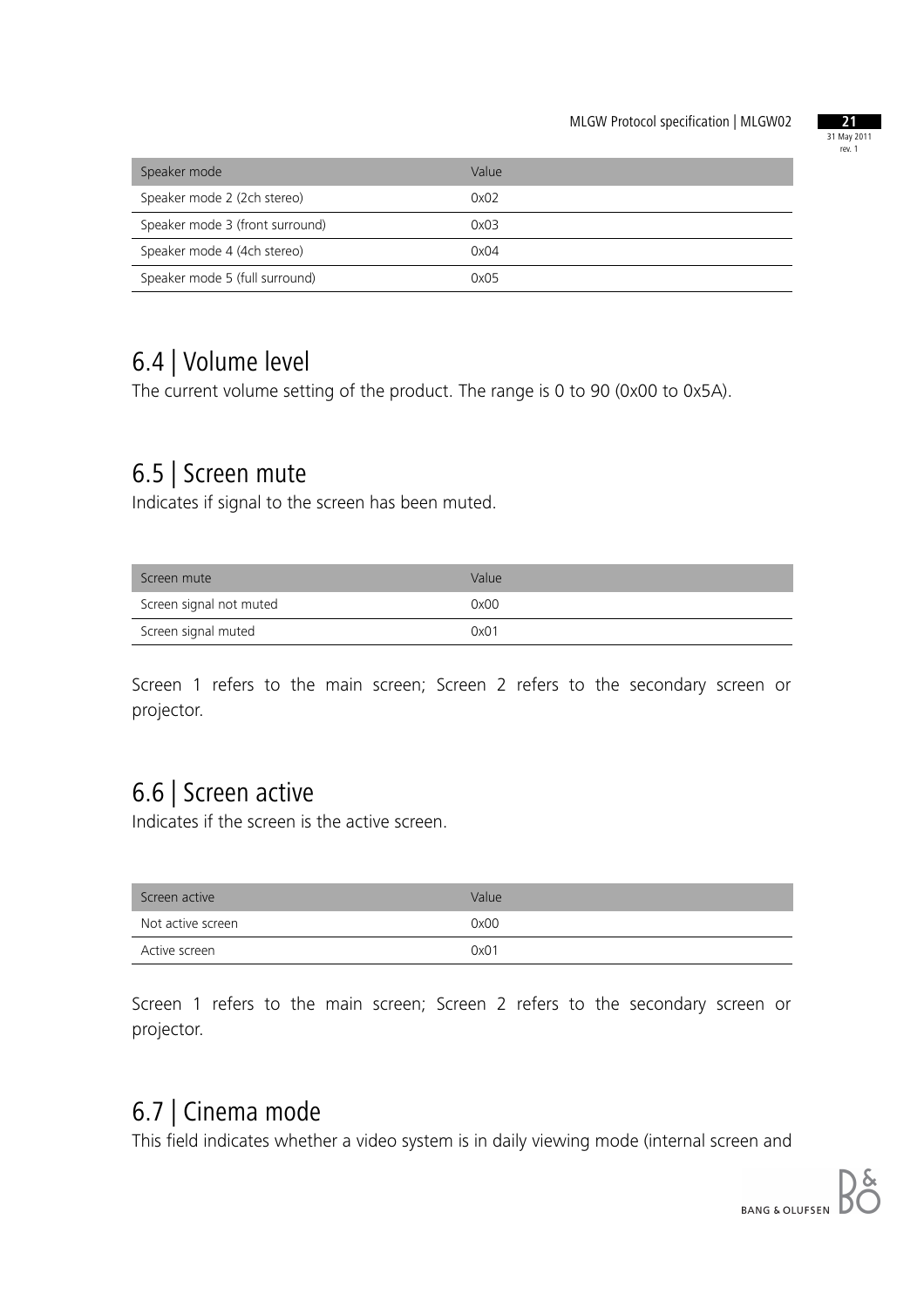

speakers), or if it has been switched to event viewing (home theater mode, on external screen / projector).

| Cinema mode     | Value |
|-----------------|-------|
| Cinema mode off | 0x00  |
| Cinema mode on  | 0x01  |

## 6.8 | Stereo indicator

Indicates the audio option selected on a TV program.

| Stereo indicator | Value |
|------------------|-------|
| Mono             | 0x00  |
| Stereo           | 0x01  |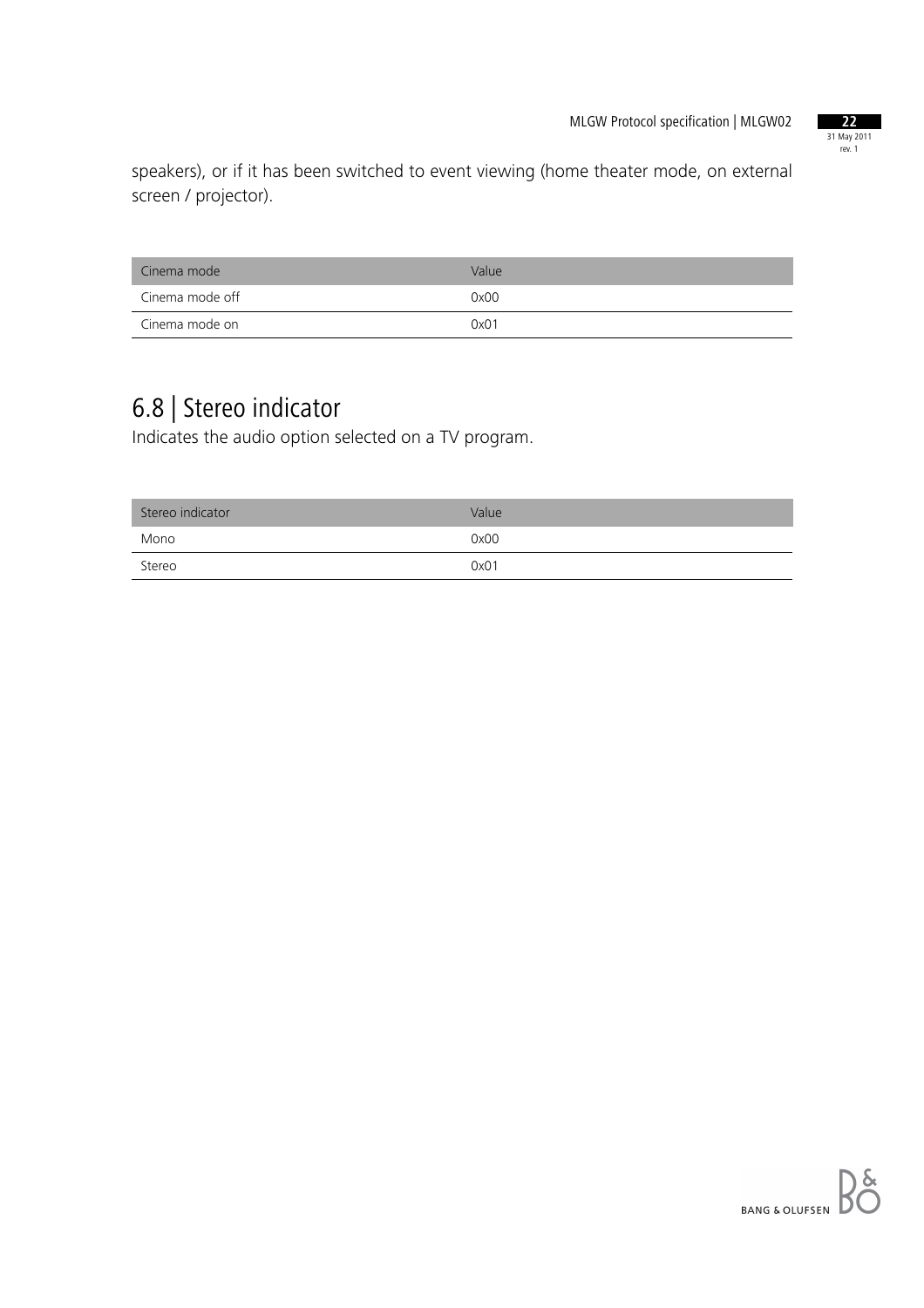

## 7 | Light and Control telegram payload

Light and Control (L&C) command telegrams have the following structure:

| Room Number | LC Type | LC Command        |
|-------------|---------|-------------------|
| 1 byte      | 1 byte  | <sup>1</sup> byte |

.....................................................................................................................................

#### 7.1 | Room Number

The Room Number parameter identifies in which room the command was issued.

Light and Control commands are associated to a room and not to particular products. More than 1 product in a room may be configured to forward L&C commands to MLGW02.

Room numbers and the products that belong to each room are defined during MLGW02 configuration.

## 7.2 | LC Type

This field indicates if the command is a LIGHT or CONTROL command as folloes:

| LC Type | Meaning         |
|---------|-----------------|
| 0x01    | LIGTH command   |
| 0x02    | CONTROL command |

## 7.3 | LC Command

This field is the actual command. The list of available commands is identical for LIGHT

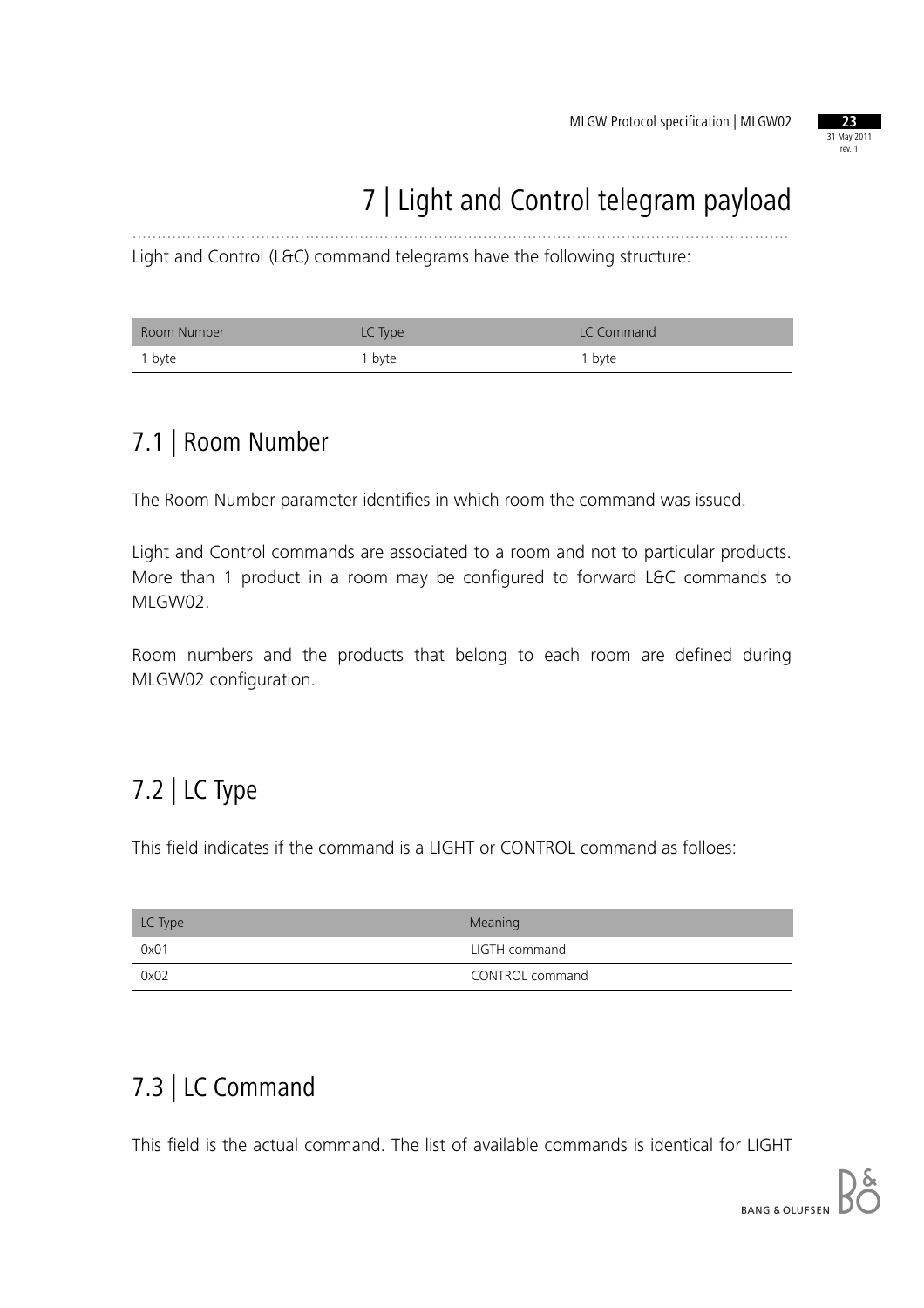

and for CONTROL, except for the "LIGHT" and "CONTROL" commands themselves.

## 7.3.1 | Keys:

| Key / command              | Hex  | Dec |
|----------------------------|------|-----|
| <b>LIGHT</b>               | 0x9B | 155 |
| CONTROL                    | 0x9C | 156 |
| CIFFER_0 / Digit 0         | 0x00 | 000 |
| CIFFER_1 / Digit 1         | 0x01 | 001 |
| CIFFER_2 / Digit 2         | 0x02 | 002 |
| CIFFER_3 / Digit 3         | 0x03 | 003 |
| CIFFER_4 / Digit 4         | 0x04 | 004 |
| CIFFER_5 / Digit 5         | 0x05 | 005 |
| CIFFER_6 / Digit 6         | 0x06 | 006 |
| CIFFER_7 / Digit 7         | 0x07 | 007 |
| CIFFER_8 / Digit 8         | 0x08 | 008 |
| CIFFER_9 / Digit 9         | 0x09 | 009 |
| STEP_UP                    | 0x1E | 030 |
| STEP_DW                    | Ox1F | 031 |
| <b>REWIND</b>              | 0x32 | 050 |
| REC_RETURN / RETURN        | 0x33 | 051 |
| <b>WIND</b>                | 0x34 | 052 |
| GO / PLAY                  | 0x35 | 053 |
| <b>STOP</b>                | 0x36 | 054 |
| STANDBY                    | 0x0C | 012 |
| CNTL_WIND / Yellow         | 0xD4 | 212 |
| CNTL_REWIND / Green        | 0xD5 | 213 |
| CNTL_STEP_UP / Blue        | 0xD8 | 216 |
| CNTL_STEP_DW / Red         | 0xD9 | 217 |
| <b>MENU</b>                | 0x5C | 092 |
| <b>BACK</b>                | 0x14 | 020 |
| <b>RECORD</b>              | 0x37 | 055 |
| ALL STANDBY                | 0xAB | 171 |
| C_REWIND / Continue REWIND | 0x70 | 112 |
| C_WIND / Continue WIND     | 0x71 | 113 |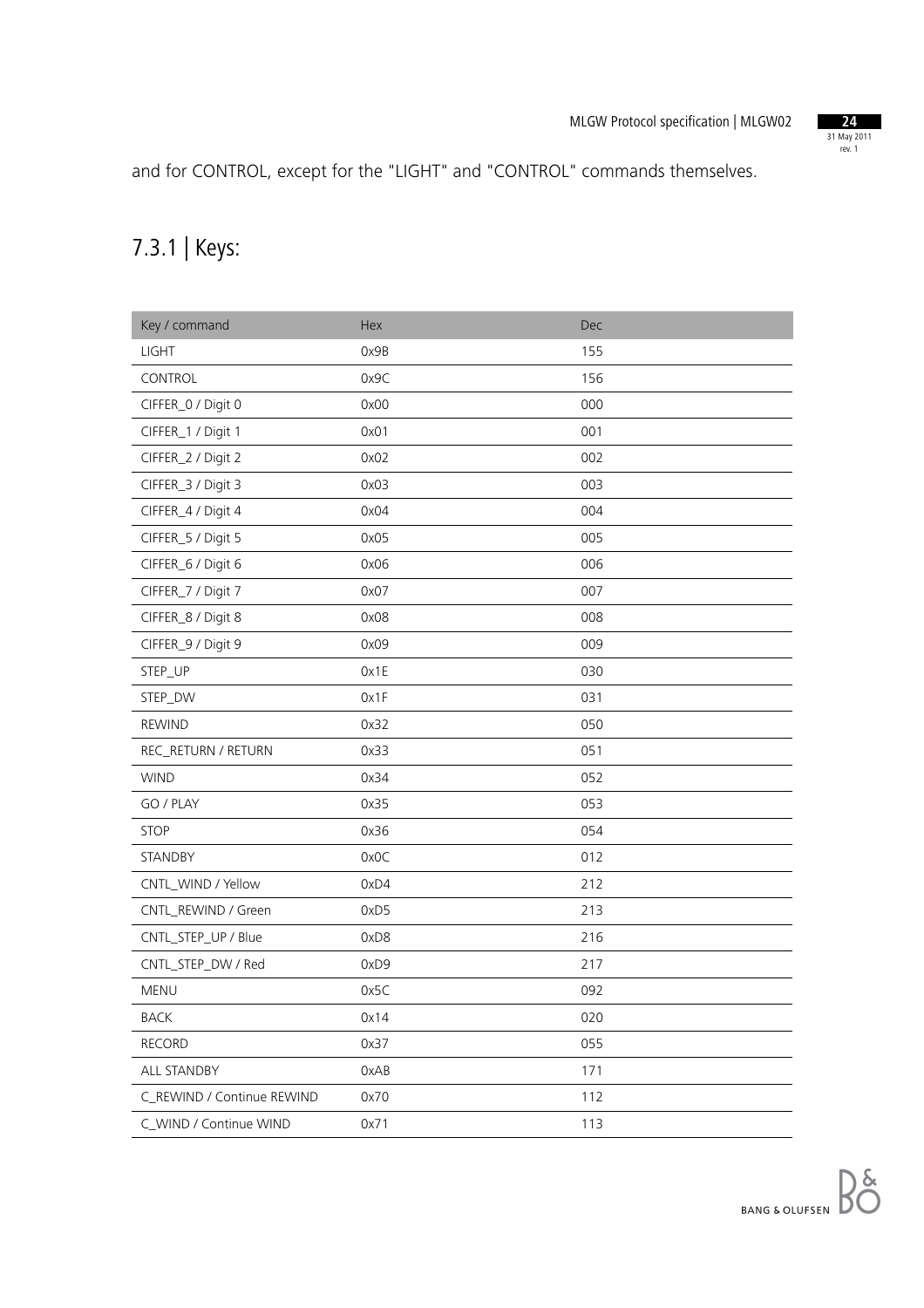

| Key / command                    | Hex  | <b>Dec</b> |
|----------------------------------|------|------------|
| C_STEP_UP / Continue step UP     | 0x72 | 114        |
| C_STEP_DW / Continue step DOWN   | 0x73 | 115        |
| CONTINUE / Continue (other keys) | 0x75 | 117        |
| CNTL_C_REWIND / Continue Green   | 0x76 | 118        |
| CNTL_C_WIND / Continue Yellow    | 0x77 | 119        |
| CNTL_C_STEP_UP / Continue Blue   | 0x78 | 120        |
| CNTL_C_STEP_DW / Continue Red    | 0x79 | 121        |
| <b>KEY RELEASE</b>               | 0x7E | 126        |
| CNTL_PLAY                        | 0xD6 | 214        |
| CNTL_STOP                        | 0xD7 | 215        |
| <b>SELECT / Cursor SELECT</b>    | 0x13 | 019        |
| <b>CURSOR_UP</b>                 | 0xCA | 202        |
| <b>CURSOR_DW</b>                 | 0xCB | 203        |
| CURSOR_LEFT                      | 0xCC | 204        |
| <b>CURSOR_RIGHT</b>              | 0xCD | 205        |

## 7.3.2 | General purpose functions:

| Key / command | Hex  | <b>Dec</b> |
|---------------|------|------------|
| FUNCTION_1    | 0x0F | 015        |
| FUNCTION_2    | 0x10 | 016        |
| FUNCTION_3    | 0x11 | 017        |
| FUNCTION_4    | 0x12 | 018        |
| FUNCTION_5    | 0x19 | 025        |
| FUNCTION_6    | 0x1A | 026        |
| FUNCTION_7    | 0x21 | 033        |
| FUNCTION_8    | 0x22 | 034        |
| FUNCTION_9    | 0x23 | 035        |
| FUNCTION_10   | 0x24 | 036        |
| FUNCTION_11   | 0x25 | 037        |
| FUNCTION_12   | 0x26 | 038        |
| FUNCTION_13   | 0x27 | 039        |
| FUNCTION_14   | 0x39 | 057        |
| FUNCTION_15   | 0x3A | 058        |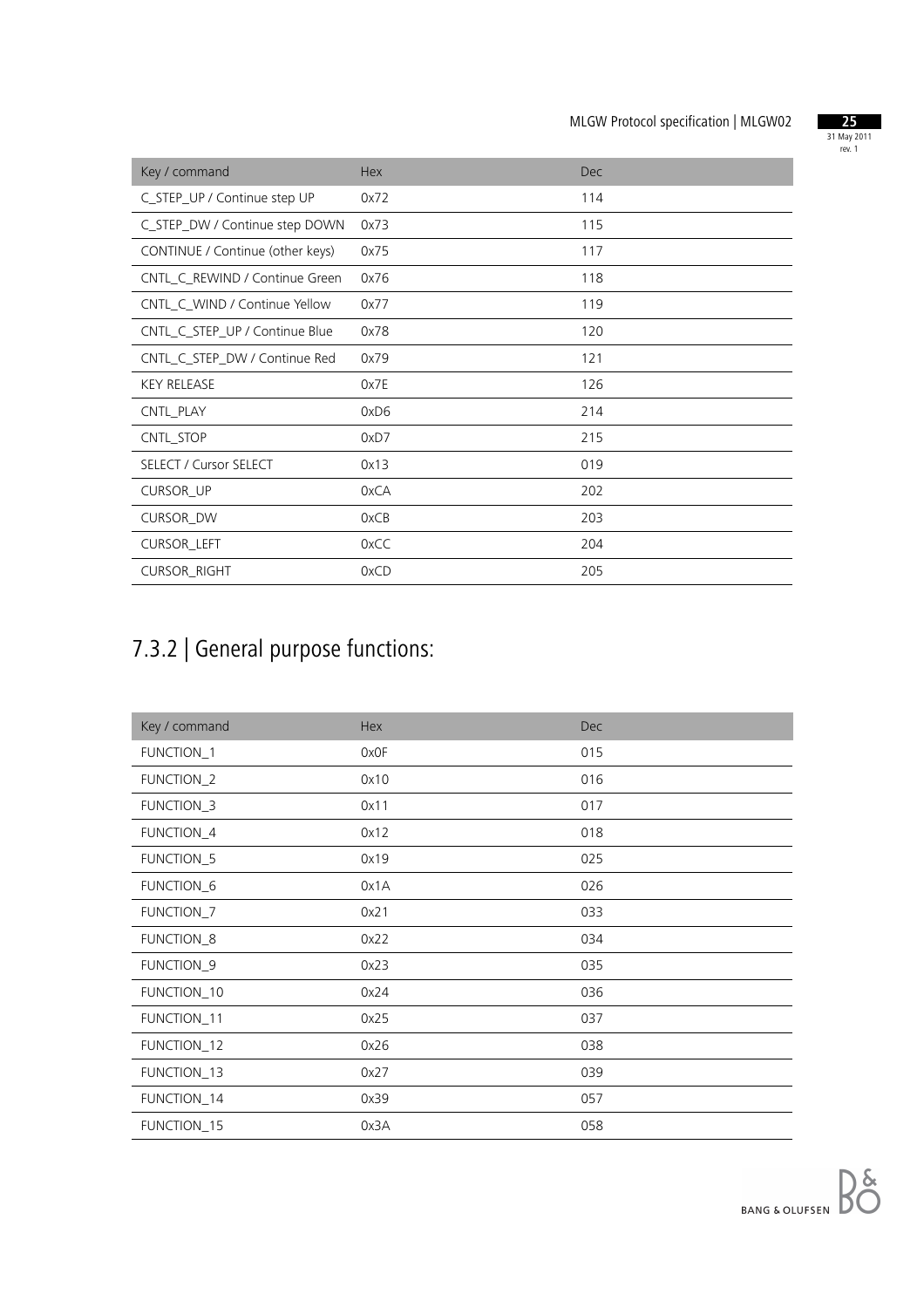

| Key / command      | Hex  | Dec |
|--------------------|------|-----|
| FUNCTION_16        | 0x3B | 059 |
| FUNCTION_17        | 0x3C | 060 |
| FUNCTION_18        | 0x3D | 061 |
| FUNCTION_19        | 0x3E | 062 |
| FUNCTION_20        | 0x4B | 075 |
| <b>FUNCTION 21</b> | 0x4C | 076 |
| FUNCTION_22        | 0x50 | 080 |
| FUNCTION_23        | 0x51 | 081 |
| FUNCTION_24        | 0x7D | 125 |
| FUNCTION_25        | 0xA5 | 165 |
| FUNCTION_26        | 0xA6 | 166 |
| FUNCTION_27        | 0xA9 | 169 |
| FUNCTION_28        | 0xAA | 170 |
| FUNCTION_29        | 0xDD | 221 |
| FUNCTION_30        | 0xDE | 222 |
| FUNCTION_31        | 0xE0 | 224 |
| FUNCTION_32        | OxE1 | 225 |
| FUNCTION_33        | OxE2 | 226 |
| FUNCTION_34        | 0xE6 | 230 |
| FUNCTION_35        | 0xE7 | 231 |
| FUNCTION_36        | OxF2 | 242 |
| FUNCTION_37        | 0xF3 | 243 |
| FUNCTION_38        | 0xF4 | 244 |
| FUNCTION_39        | 0xF5 | 245 |
| FUNCTION_40        | 0xF6 | 246 |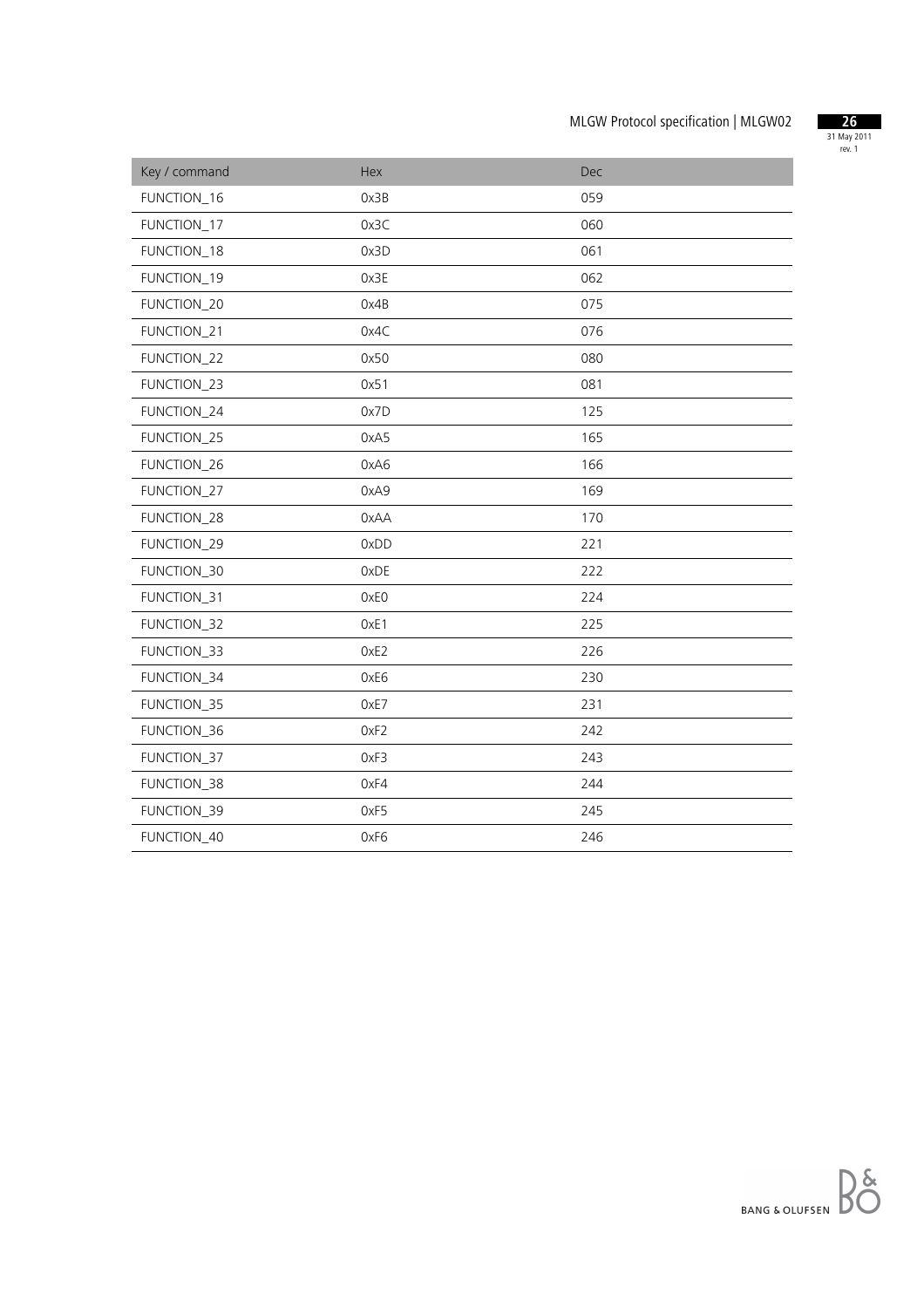

## 8 | All standby notification

.....................................................................................................................................

This telegram is transmitted when an all-product standby has been detected in Masterlink.

Telegram structure: This telegram has no payload.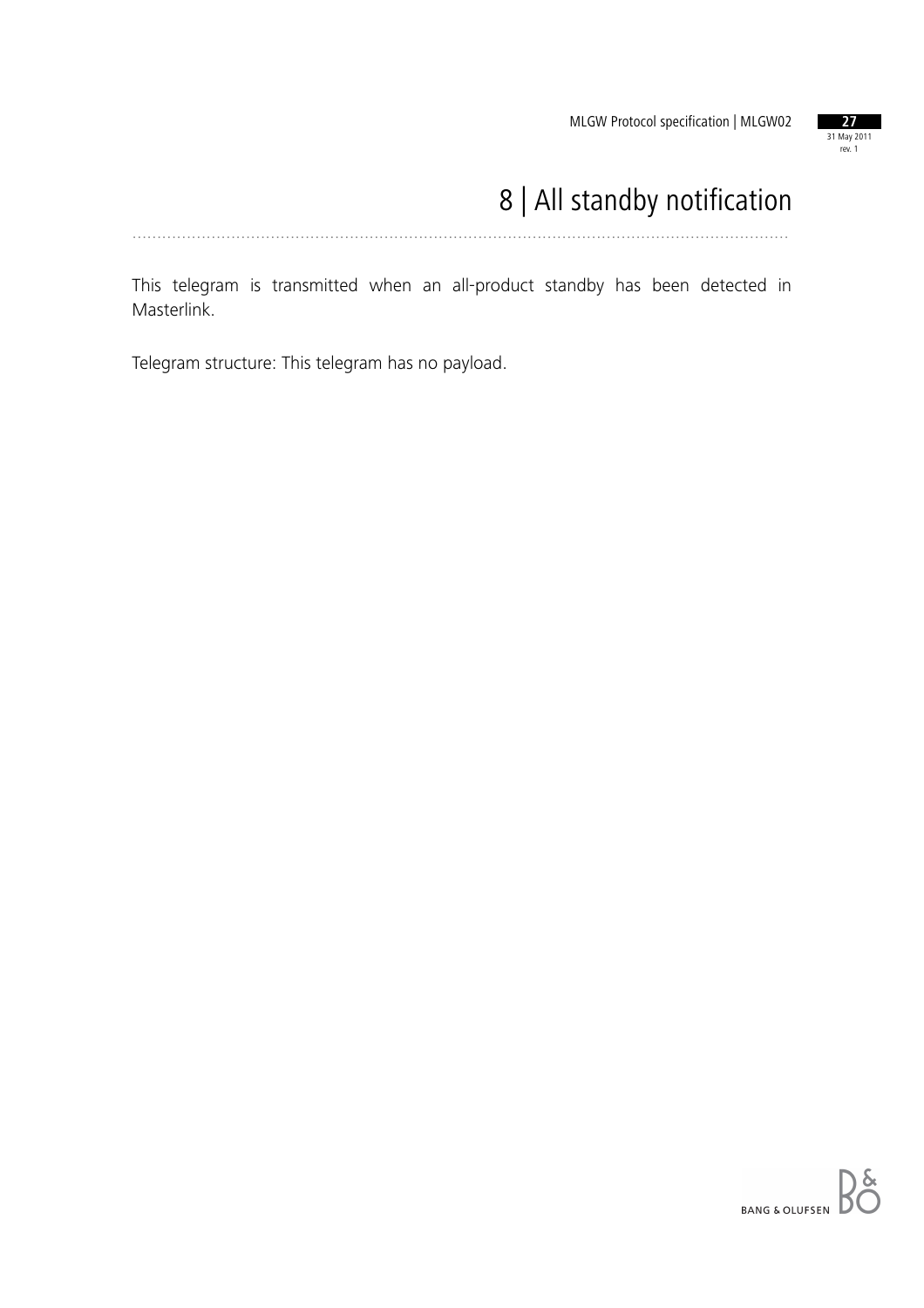

## 9 | MLGW virtual button event

.....................................................................................................................................

This telegram is used to generate a virtual button event on MLGW. This event can be used to trigger macros on MLGW programming.

A similar telegram will be broadcast by MLGW on all MLGW protocol connections whenever a virtual button event is generated. This feedback is available since MLGW SW 1.8.

The single parameter indicates the button number, in the range 1 to 255.

Telegram structure:

Button number 1 byte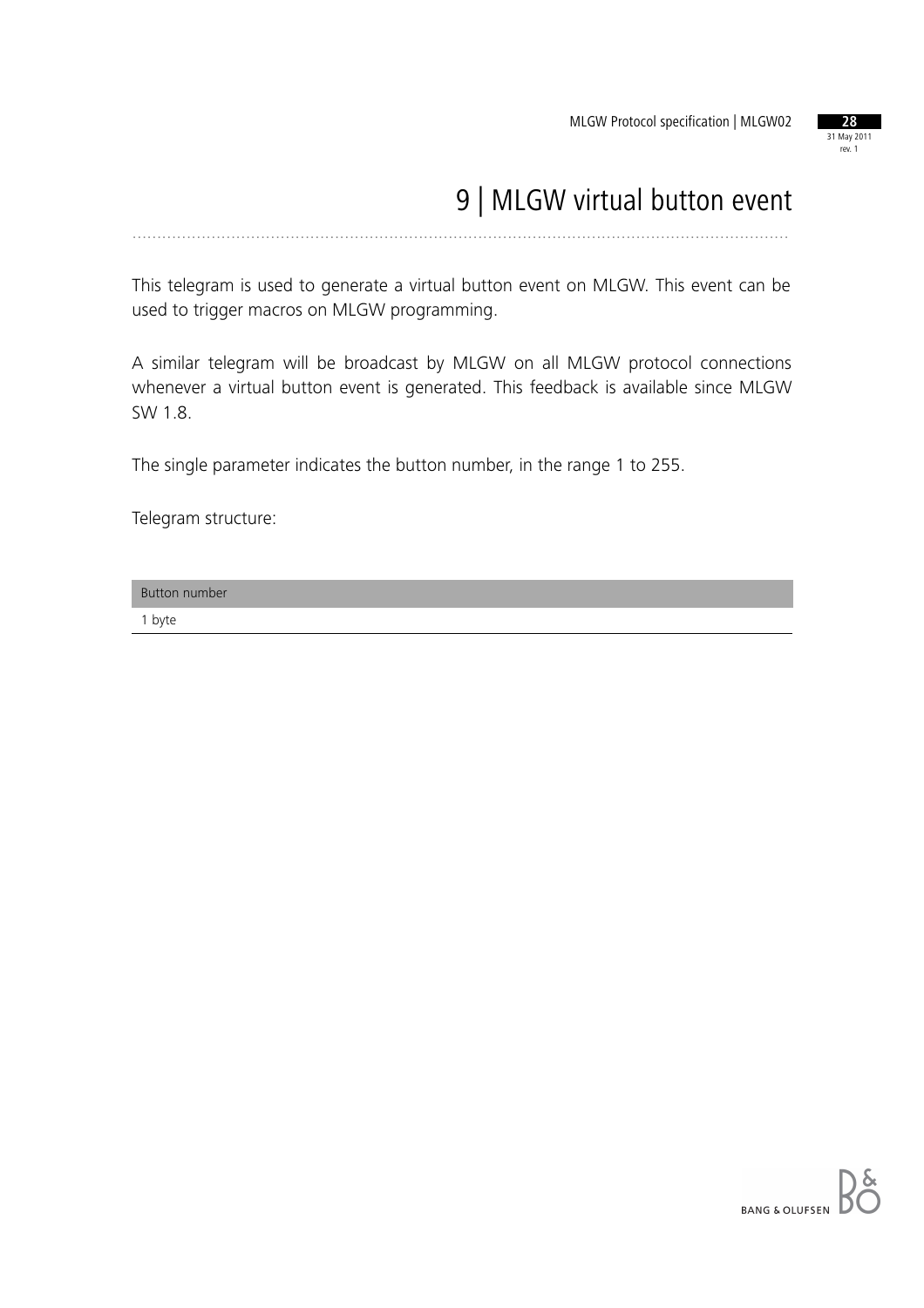

## 10 | Authentication

.....................................................................................................................................

MLGW Protocol authentication can be enabled on MLGW. In this case, a MLGW Protocol connection over TCP/IP will not process any command until authentication succeeds (the only exception being the Serial Number request telegram).

Authentication is requested by sending a Login Request telegram to MLGW, to which MLGW will respond with a Login Status telegram. As long as authentication is pending, each message (of any type) received by MLGW will generate a negative Login Status telegram to be sent back to the controler.

### 10.1 | Login Request

Telegram structure:

Username+Password variable length

The username + password combination is encoded as follows:

° All encoding is UTF-8

° The string consists of the concatenation of the user name, followed by the byte 0x00, followed by the password.

**Security note:** the password will travel in clear-text. Consider using Secure Login Request as an alternative.

## 10.2 | Login Status

Telegram structure:

Status

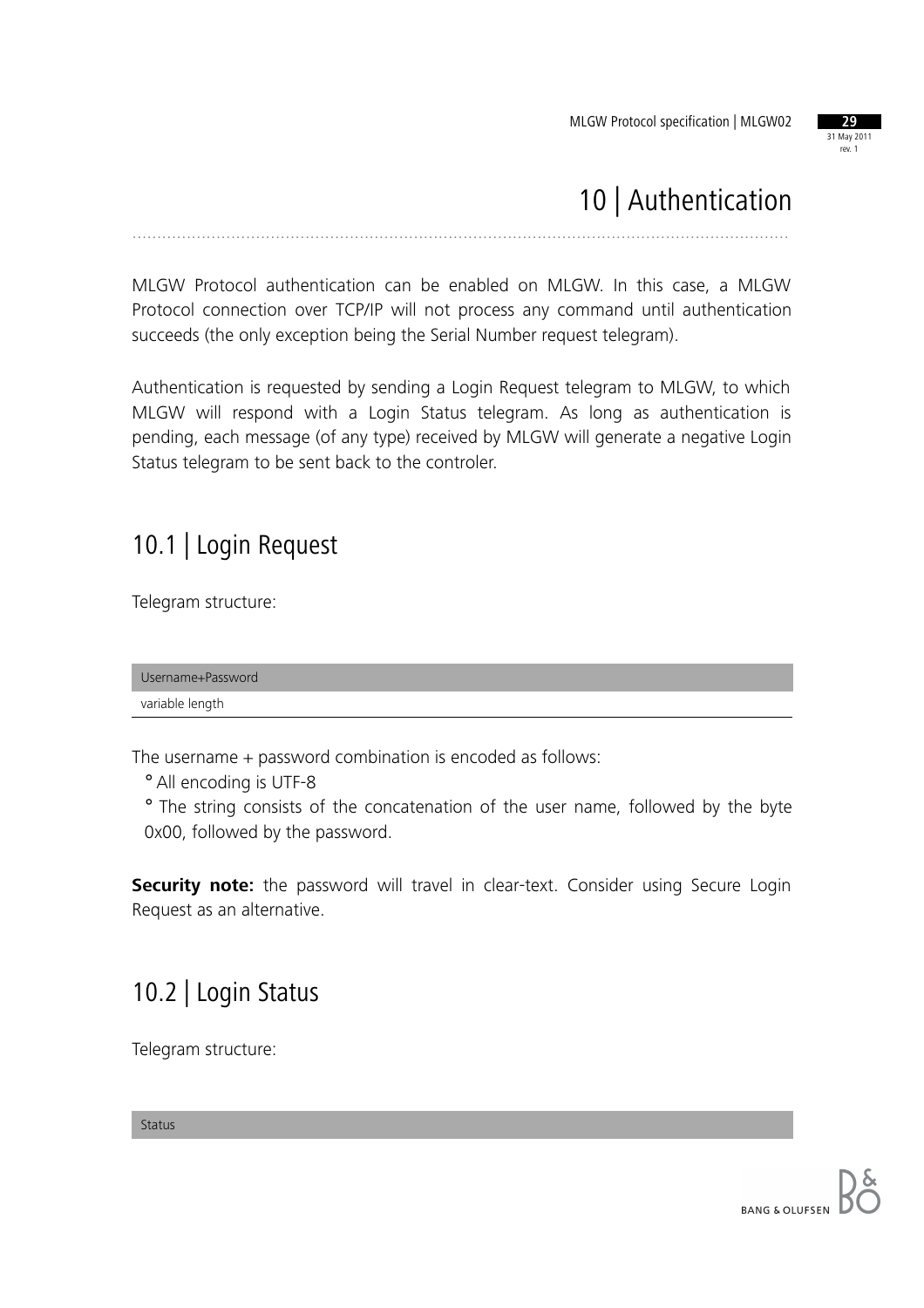| 30          |
|-------------|
| 31 May 2011 |
| rev. 1      |
|             |

| <b>Status</b> |  |  |
|---------------|--|--|
| 1 byte        |  |  |

Status can take values 0x00 (STATUS\_OK) to indicate successful authentication, or 0x01 (STATUS\_FAIL) to indicate authentication failure or pending authentication.

## 10.3 | Change password request

Telegram structure:

| New password    |  |
|-----------------|--|
| variable length |  |

The supplied password is the new password for the authenticated user. The new password will be effective immediately, but the currently open sessions will not be terminated.

Changing the password can only occur after a successful authentication, no matter if authentication requiremente is disabled for the connection.

**Security note:** the password will travel in clear-text.

#### 10.4 | Change password response

Telegram structure:

| <b>Status</b> |  |  |  |
|---------------|--|--|--|
| 1 byte        |  |  |  |

Status can take values:

- ° 0x00 (STATUS\_OK) to indicate successful update
- ° 0x02 (BAD\_PASSWORD) if password supplied was empty or too long
- ° 0x03 (CHANGE\_PASSWORD\_NOT\_ALLOWED) if no user is logged in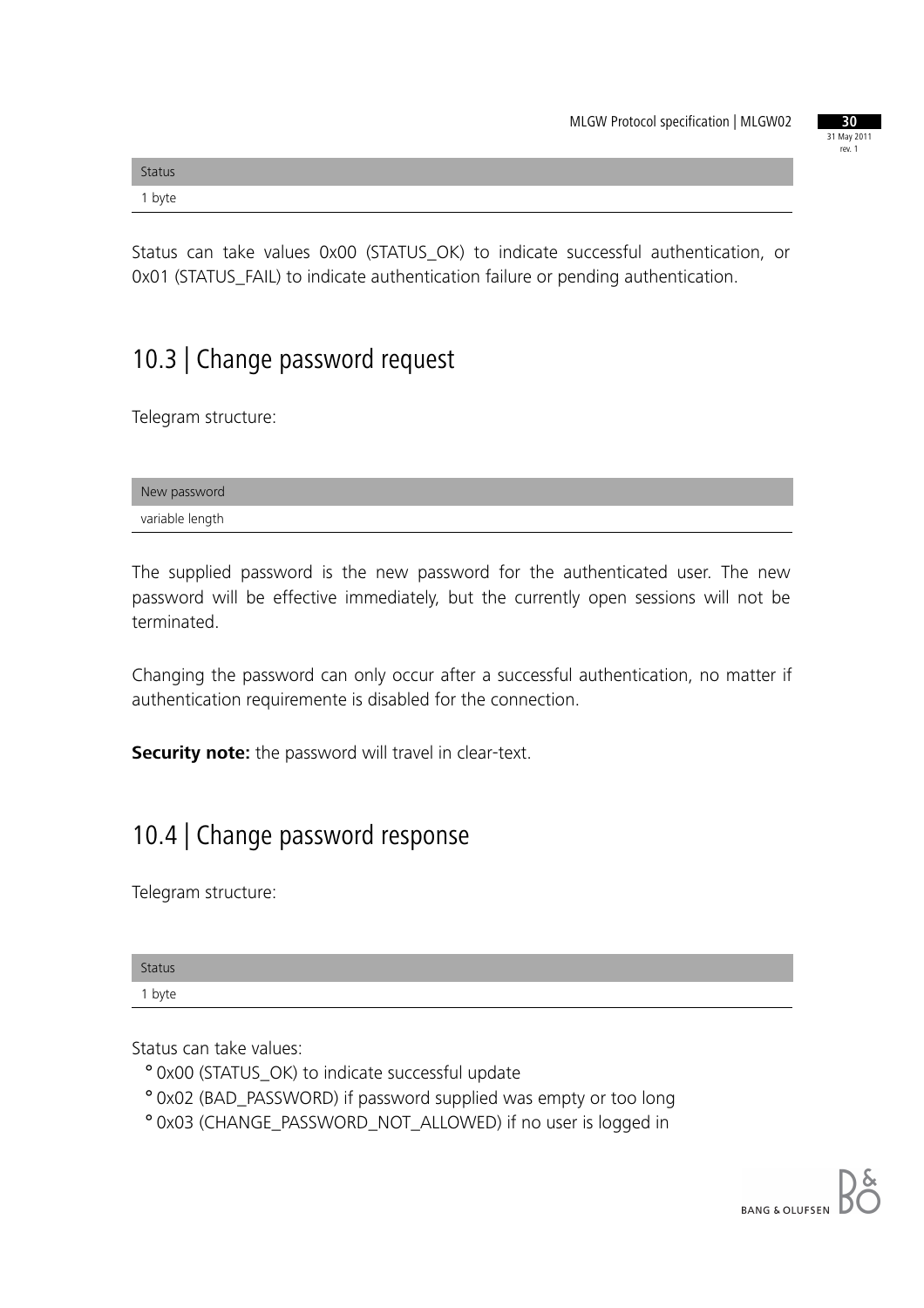

## 10.5 | Secure login Request

Telegram structure:

| Username+hash_string |  |
|----------------------|--|
| variable length      |  |

The username + hash combination is encoded as follows:

° All encoding is UTF-8

° The string consists of the concatenation of the user name, followed by the byte 0x00, followed by the hash string.

° The hash string is the binary representation of the hash value (e.g. as returned by OpenSSL MD5 function).

° The hash value is the MD5 algorithm applied to the concatenation of the user name and the password (all previously encoded in UTF-8).

Example for user 'peter' password 'oneTWOthree'

° concatenated user + password: 'peteroneTWOthree'

° MD5 ("peteroneTWOthree") = 8213fa3500eef8d543fcaa4c5f742b23

° payload is concatenation of 'peter', \0, \82, \13, ..., \2b, \23

**Security note:** this login telegram avoids sending the user password in clear text over the network. However, this is not a challenge-response mechanism; the returned hash is always the same and could be reused by an attacker.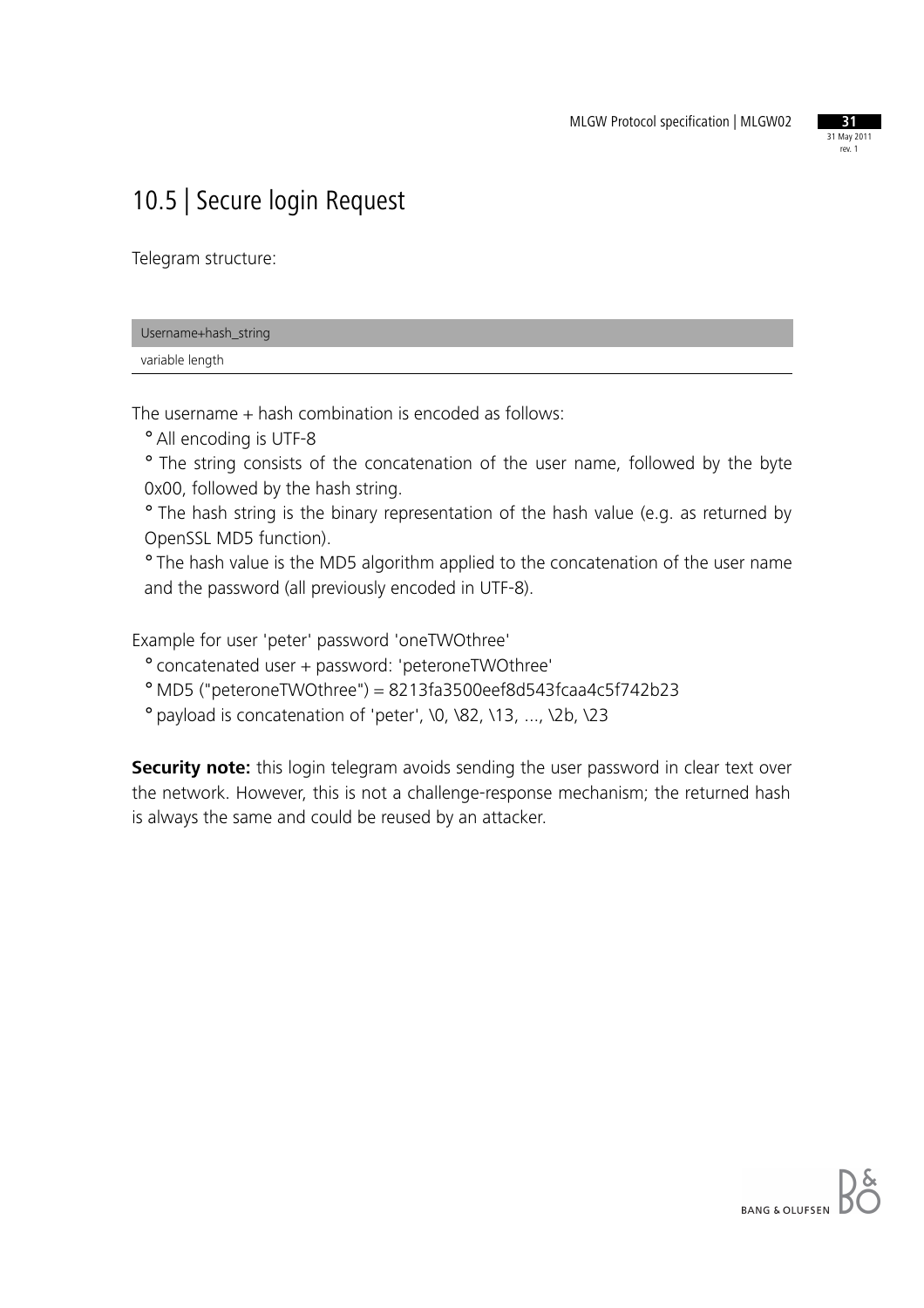

#### 11 | Ping-pong test messages .....................................................................................................................................

These messages are intended for testing MLGW Protocol connectivity.

Upon receiving a Ping telegram from the controller, MLGW will respond with a Pong telegram (unless authentication is pending, in which case a negative login status will be sent back).

Telegram structure: Ping and Pong telegrams contain no payload.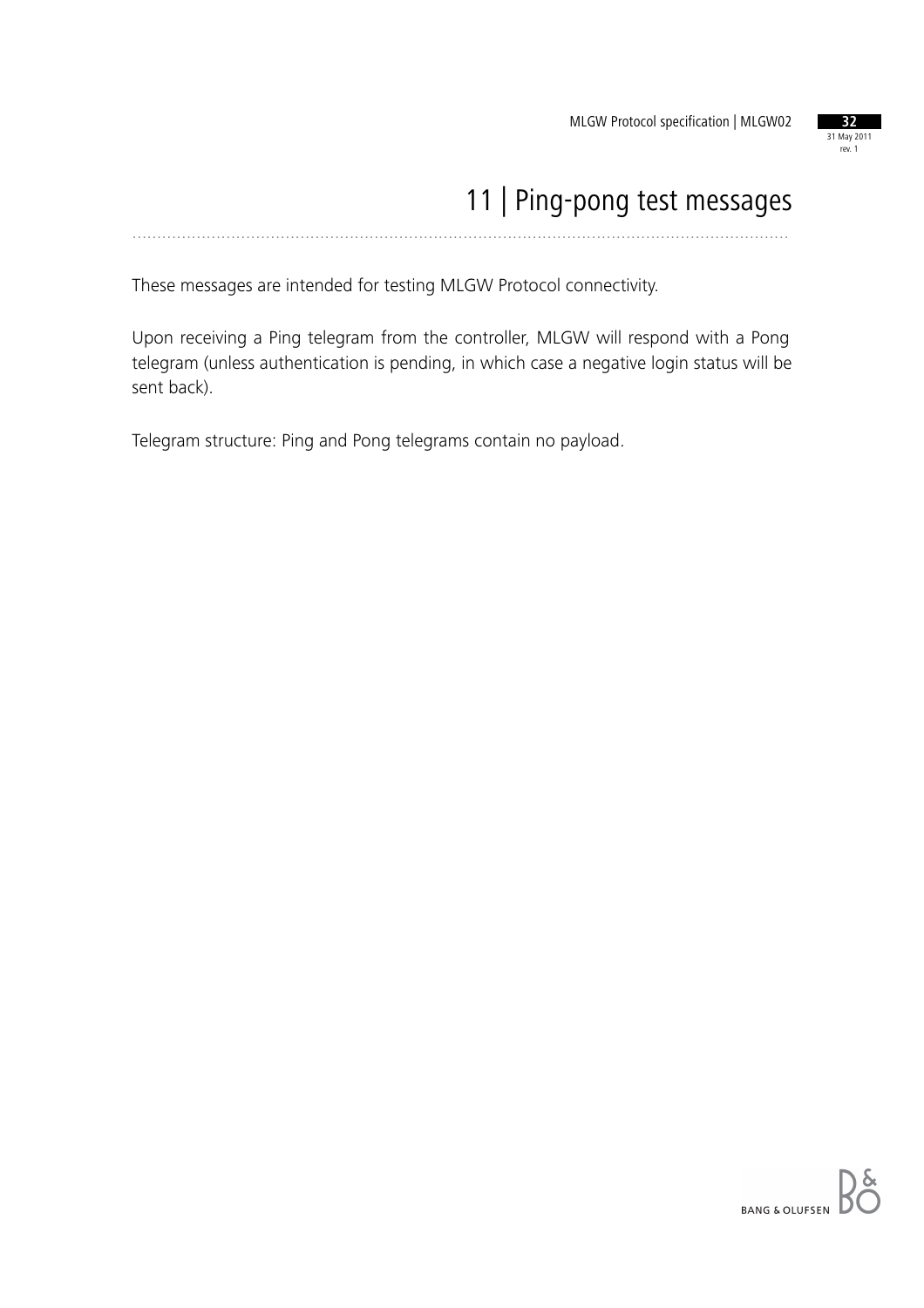

## 12 | Configuration change notification

.....................................................................................................................................

This telegram is generated by MLGW whenever the active configuration changes (i.e. whenever the controller starts, or TEST / SAVE / CANCEL / DISCARD / PREVIOUS buttons are selected on the configuration GUI).

The controller / mobile application may choose to reload the configuration information to reflect the new setup.